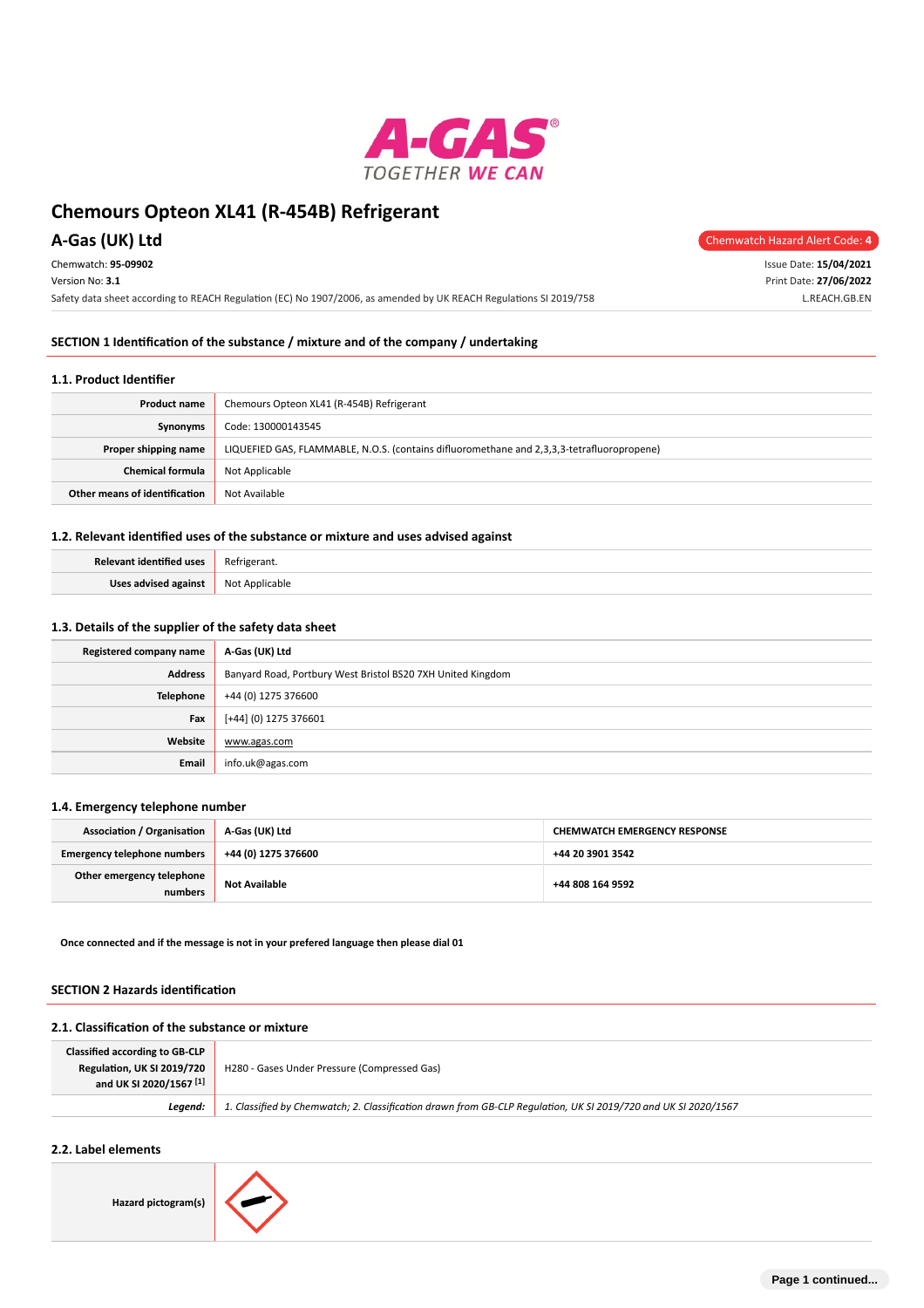| $-10r$ | л. |
|--------|----|
|        |    |

# **Hazard statement(s)**

| H280 | ressure; may explode if heated.<br>Contains gas<br>undei |
|------|----------------------------------------------------------|
|      |                                                          |

# **Supplementary statement(s)**

| <b>EUH044</b> | of explosion if heated under confinement.<br>Risk |
|---------------|---------------------------------------------------|
| <b>EUH019</b> | May form explosive peroxides.                     |

### **Precautionary statement(s) General**

| P101 | If medical advice is needed, have product container or label at hand. |  |  |
|------|-----------------------------------------------------------------------|--|--|
|      | <b>P102</b>   Keep out of reach of children.                          |  |  |
| P103 | Read carefully and follow all instructions.                           |  |  |

### **Precautionary statement(s) Prevention**

# Not Applicable

### **Precautionary statement(s) Response**

Not Applicable

### **Precautionary statement(s) Storage**

| <b>P410+P403</b> Protect from sunlight. Store in a well-ventilated place. |
|---------------------------------------------------------------------------|

### **Precautionary statement(s) Disposal**

Not Applicable

### **2.3. Other hazards**

REACh - Art.57-59: The mixture does not contain Substances of Very High Concern (SVHC) at the SDS print date.

Not Applicable

### **SECTION 3 Composition / information on ingredients**

#### **3.1.Substances**

See 'Composition on ingredients' in Section 3.2

### **3.2.Mixtures**

| <b>1.CAS No</b><br>2.EC No<br>3.Index No<br><b>4.REACH No</b>            | %[weight] | Name                          | Classified according to GB-CLP Regulation, UK SI<br>2019/720 and UK SI 2020/1567                                                                                                                                                              | SCL/<br><b>M-Factor</b> | Nanoform Particle<br><b>Characteristics</b> |
|--------------------------------------------------------------------------|-----------|-------------------------------|-----------------------------------------------------------------------------------------------------------------------------------------------------------------------------------------------------------------------------------------------|-------------------------|---------------------------------------------|
| 1.75-10-5<br>2.200-839-4<br>3. Not Available<br>4.01-2119471312-47-XXXX  | 68.9      | difluoromethane               | Flammable Gases Category 1A; H220 <sup>[1]</sup>                                                                                                                                                                                              | Not<br>Available        | Not Available                               |
| 1.754-12-1<br>2.468-710-7<br>3. Not Available<br>4.01-0000019665-61-XXXX | 31.1      | 2,3,3,3<br>tetrafluoropropene | Flammable Gases Category 1A, Gases Under<br>Pressure (Liquefied Gas): H220, H280 <sup>[1]</sup>                                                                                                                                               | Not<br>Available        | Not Available                               |
| Legend:                                                                  |           |                               | 1. Classified by Chemwatch; 2. Classification drawn from GB-CLP Regulation, UK SI 2019/720 and UK SI 2020/1567; 3. Classification drawn<br>from C&L * EU IOELVs available; [e] Substance identified as having endocrine disrupting properties |                         |                                             |

### **SECTION 4 First aid measures**

# **4.1. Description of first aid measures** If product comes in contact with eyes remove the patient from gas source or contaminated area.

|                    | Take the patient to the nearest eye wash, shower or other source of clean water.                                                          |
|--------------------|-------------------------------------------------------------------------------------------------------------------------------------------|
| <b>Eve Contact</b> | Open the eyelid(s) wide to allow the material to evaporate.                                                                               |
|                    | Gently rinse the affected eve(s) with clean, cool water for at least 15 minutes. Have the patient lie or sit down and tilt the head back. |
|                    | Hold the eyelid(s) open and pour water slowly over the eyeball(s) at the inner corners, letting the water run out of the outer corners.   |
|                    |                                                                                                                                           |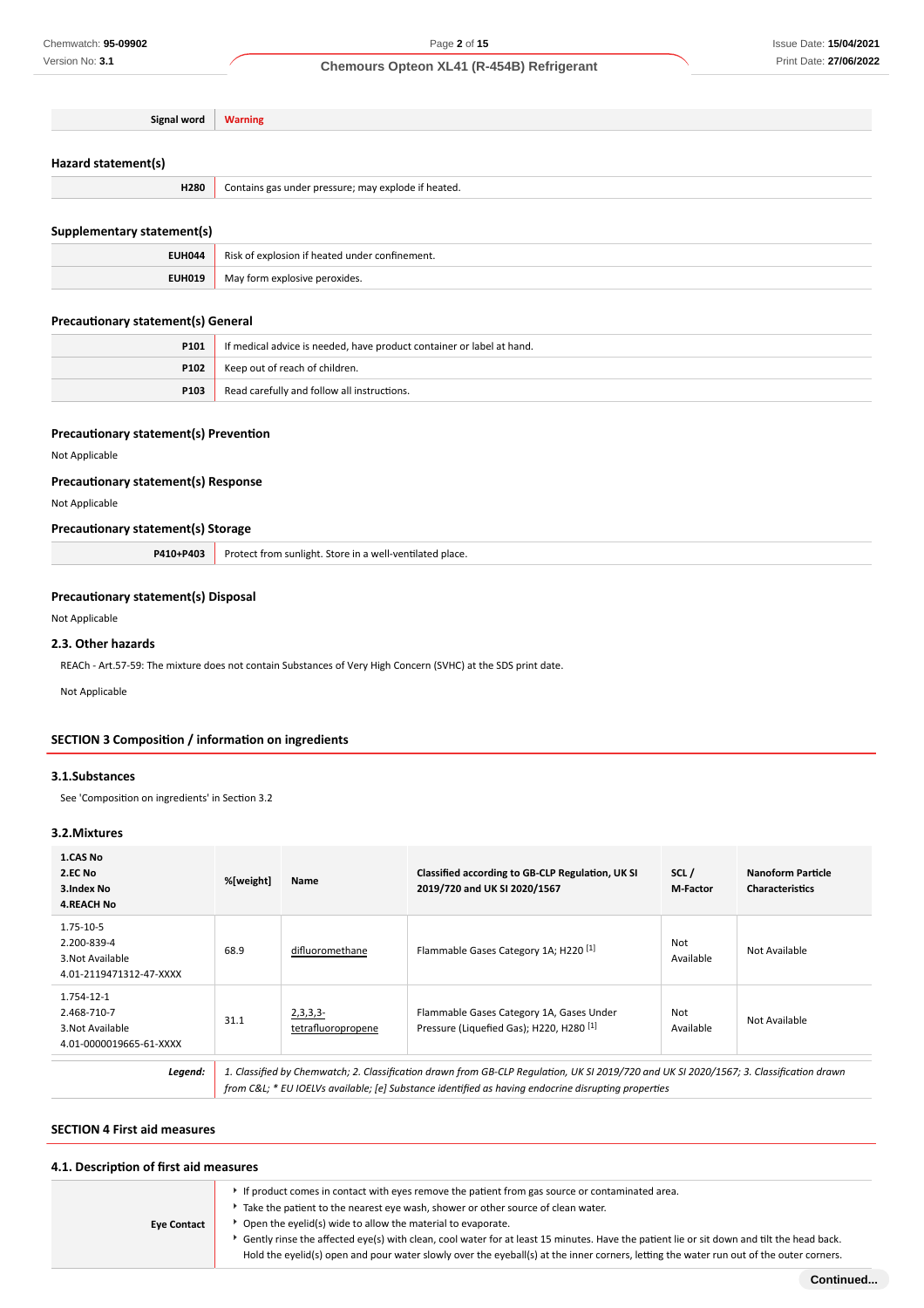|                     | The patient may be in great pain and wish to keep the eyes closed. It is important that the material is rinsed from the eyes to prevent<br>further damage.<br>Ensure that the patient looks up, and side to side as the eye is rinsed in order to better reach all parts of the eye(s)<br>Transport to hospital or doctor.<br>Even when no pain persists and vision is good, a doctor should examine the eye as delayed damage may occur.<br>If the patient cannot tolerate light, protect the eves with a clean, loosely tied bandage.<br>Ensure verbal communication and physical contact with the patient.<br>DO NOT allow the patient to rub the eyes<br>DO NOT allow the patient to tightly shut the eyes<br>DO NOT introduce oil or ointment into the eye(s) without medical advice<br>DO NOT use hot or tepid water.                                                                                                                                                                                                                                                                              |
|---------------------|----------------------------------------------------------------------------------------------------------------------------------------------------------------------------------------------------------------------------------------------------------------------------------------------------------------------------------------------------------------------------------------------------------------------------------------------------------------------------------------------------------------------------------------------------------------------------------------------------------------------------------------------------------------------------------------------------------------------------------------------------------------------------------------------------------------------------------------------------------------------------------------------------------------------------------------------------------------------------------------------------------------------------------------------------------------------------------------------------------|
| <b>Skin Contact</b> | If skin contact occurs:<br>Immediately remove all contaminated clothing, including footwear.<br>Flush skin and hair with running water (and soap if available).<br>Seek medical attention in event of irritation.                                                                                                                                                                                                                                                                                                                                                                                                                                                                                                                                                                                                                                                                                                                                                                                                                                                                                        |
| Inhalation          | ▶ Following exposure to gas, remove the patient from the gas source or contaminated area.<br>NOTE: Personal Protective Equipment (PPE), including positive pressure self-contained breathing apparatus may be required to assure<br>the safety of the rescuer.<br>▶ Prostheses such as false teeth, which may block the airway, should be removed, where possible, prior to initiating first aid procedures.<br>If the patient is not breathing spontaneously, administer rescue breathing.<br>If the patient does not have a pulse, administer CPR.<br>If medical oxygen and appropriately trained personnel are available, administer 100% oxygen.<br>> Summon an emergency ambulance. If an ambulance is not available, contact a physician, hospital, or Poison Control Centre for further<br>instruction.<br>* Keep the patient warm, comfortable and at rest while awaiting medical care.<br>MONITOR THE BREATHING AND PULSE, CONTINUOUSLY.<br>Administer rescue breathing (preferably with a demand-valve resuscitator, bag-valve mask-device, or pocket mask as trained) or CPR if<br>necessary. |
| Ingestion           | Not considered a normal route of entry.<br>For advice, contact a Poisons Information Centre or a doctor.<br>Avoid giving milk or oils.<br>Avoid giving alcohol.                                                                                                                                                                                                                                                                                                                                                                                                                                                                                                                                                                                                                                                                                                                                                                                                                                                                                                                                          |

#### **4.2 Most important symptoms and effects, both acute and delayed**

See Section 11

#### **4.3. Indication of any immediate medical attention and special treatment needed**

for intoxication due to Freons/ Halons;

A: Emergency and Supportive Measures

- Maintain an open airway and assist ventilation if necessary
- ▶ Treat coma and arrhythmias if they occur. Avoid (adrenaline) epinephrine or other sympathomimetic amines that may precipitate ventricular arrhythmias. Tachyarrhythmias caused by increased myocardial sensitisation may be treated with propranolol, 1-2 mg IV or esmolol 25-100 microgm/kg/min IV.
- Monitor the ECG for 4-6 hours

B: Specific drugs and antidotes:

▶ There is no specific antidote

C: Decontamination

- Inhalation; remove victim from exposure, and give supplemental oxygen if available.
- Ingestion; (a) Prehospital: Administer activated charcoal, if available. **DO NOT** induce vomiting because of rapid absorption and the risk of abrupt onset CNS depression. (b) Hospital: Administer activated charcoal, although the efficacy of charcoal is unknown. Perform gastric lavage only if the ingestion was very large and recent (less than 30 minutes)
- D: Enhanced elimination:

There is no documented efficacy for diuresis, haemodialysis, haemoperfusion, or repeat-dose charcoal.

- *POISONING and DRUG OVERDOSE, Californian Poison Control System Ed. Kent R Olson; 3rd Edition*
- Do not administer sympathomimetic drugs unless absolutely necessary as material may increase myocardial irritability.
- No specific antidote.
- **Because rapid absorption may occur through lungs if aspirated and cause systematic effects, the decision of whether to induce vomiting or not should be made by an** attending physician.
- If lavage is performed, suggest endotracheal and/or esophageal control.
- Danger from lung aspiration must be weighed against toxicity when considering emptying the stomach.
- Treatment based on judgment of the physician in response to reactions of the patient

For gas exposures:

-------------------------------------------------------------- --------------------------------------------------------------

### BASIC TREATMENT

- Establish a patent airway with suction where necessary.
- Watch for signs of respiratory insufficiency and assist ventilation as necessary.
- Administer oxygen by non-rebreather mask at 10 to 15 l/min.
- Monitor and treat, where necessary, for pulmonary oedema .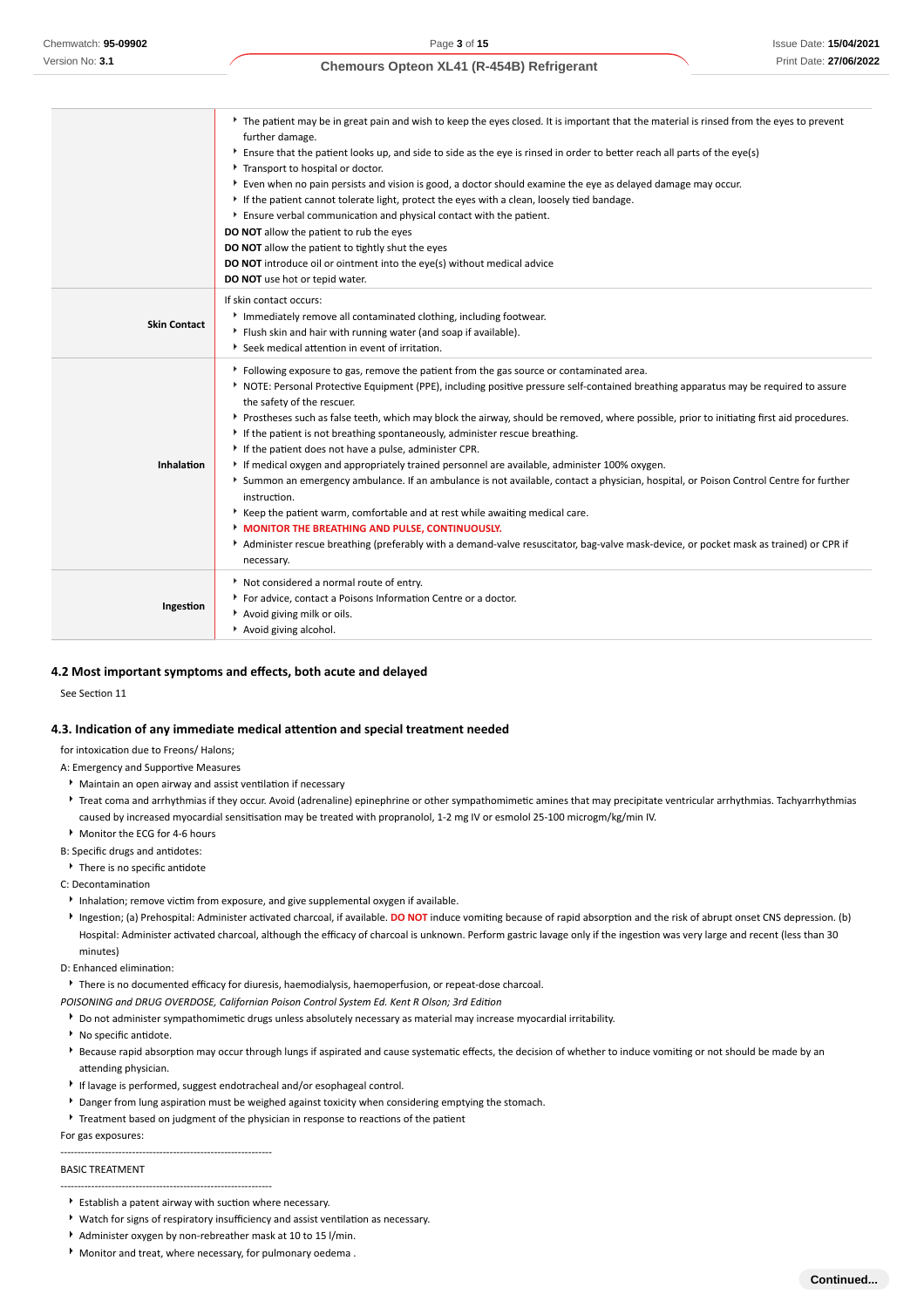- Monitor and treat, where necessary, for shock.
- Anticipate seizures.

### ADVANCED TREATMENT

--------------------------------------------------------------

--------------------------------------------------------------

- Consider orotracheal or nasotracheal intubation for airway control in unconscious patient or where respiratory arrest has occurred.
- Positive-pressure ventilation using a bag-valve mask might be of use.
- Monitor and treat, where necessary, for arrhythmias.
- Start an IV D5W TKO. If signs of hypovolaemia are present use lactated Ringers solution. Fluid overload might create complications.
- Drug therapy should be considered for pulmonary oedema.
- Hypotension with signs of hypovolaemia requires the cautious administration of fluids. Fluid overload might create complications.
- Treat seizures with diazepam.
- Proparacaine hydrochloride should be used to assist eye irrigation.

### BRONSTEIN, A.C. and CURRANCE, P.L.

EMERGENCY CARE FOR HAZARDOUS MATERIALS EXPOSURE: 2nd Ed. 1994

For frost-bite caused by liquefied petroleum gas:

- If part has not thawed, place in warm water bath (41-46 C) for 15-20 minutes, until the skin turns pink or red.
- Analgesia may be necessary while thawing.
- If there has been a massive exposure, the general body temperature must be depressed, and the patient must be immediately rewarmed by whole-body immersion, in a bath at the above temperature.
- Shock may occur during rewarming.
- Administer tetanus toxoid booster after hospitalization.
- **Prophylactic antibiotics may be useful.**
- The patient may require anticoagulants and oxygen.
- [Shell Australia 22/12/87]

### **SECTION 5 Firefighting measures**

#### **5.1. Extinguishing media**

#### **DO NOT EXTINGUISH BURNING GAS UNLESS LEAK CAN BE STOPPED SAFELY:**

#### **OTHERWISE: LEAVE GAS TO BURN.**

**FOR SMALL FIRE:**

Dry chemical, CO2 or water spray to extinguish gas (only if absolutely necessary and safe to do so).

**DO NOT** use water jets.

#### **FOR LARGE FIRE:**

Cool cylinder by direct flooding quantities of water onto upper surface until well after fire is out.

#### **5.2. Special hazards arising from the substrate or mixture**

**Fire Incompatibility Avoid contamination with oxidising agents i.e. nitrates, oxidising acids, chlorine bleaches, pool chlorine etc. as ignition may result** 

### **5.3. Advice for firefighters**

| <b>Fire Fighting</b>         | FOR FIRES INVOLVING MANY GAS CYLINDERS:<br>▶ To stop the flow of gas, specifically trained personnel may inert the atmosphere to reduce oxygen levels thus allowing the capping of<br>leaking container(s).<br>Reduce the rate of flow and inject an inert gas, if possible, before completely stopping the flow to prevent flashback.<br>DO NOT extinguish the fire until the supply is shut off otherwise an explosive re-ignition may occur.<br>If the fire is extinguished and the flow of gas continues, used increased ventilation to prevent build-up, of explosive atmosphere.<br>GENERAL<br>Alert Fire Brigade and tell them location and nature of hazard.<br>• May be violently or explosively reactive.<br>* Wear breathing apparatus plus protective gloves.<br>Consider evacuation<br>Fight fire from a safe distance, with adequate cover. |
|------------------------------|-----------------------------------------------------------------------------------------------------------------------------------------------------------------------------------------------------------------------------------------------------------------------------------------------------------------------------------------------------------------------------------------------------------------------------------------------------------------------------------------------------------------------------------------------------------------------------------------------------------------------------------------------------------------------------------------------------------------------------------------------------------------------------------------------------------------------------------------------------------|
| <b>Fire/Explosion Hazard</b> | HIGHLY FLAMMABLE: will be easily ignited by heat, sparks or flames.<br>▶ Will form explosive mixtures with air<br>Fire exposed containers may vent contents through pressure relief valves thereby increasing fire intensity and/or vapour concentration.<br>* Vapours may travel to source of ignition and flash back.<br>Containers may explode when heated - Ruptured cylinders may rocket<br>Fire may produce irritating, poisonous or corrosive gases.<br>Combustion products include:<br>carbon monoxide (CO)<br>carbon dioxide (CO2)<br>hydrogen fluoride<br>other pyrolysis products typical of burning organic material.<br>Contains low boiling substance: Closed containers may rupture due to pressure buildup under fire conditions.                                                                                                         |
|                              | Continued.                                                                                                                                                                                                                                                                                                                                                                                                                                                                                                                                                                                                                                                                                                                                                                                                                                                |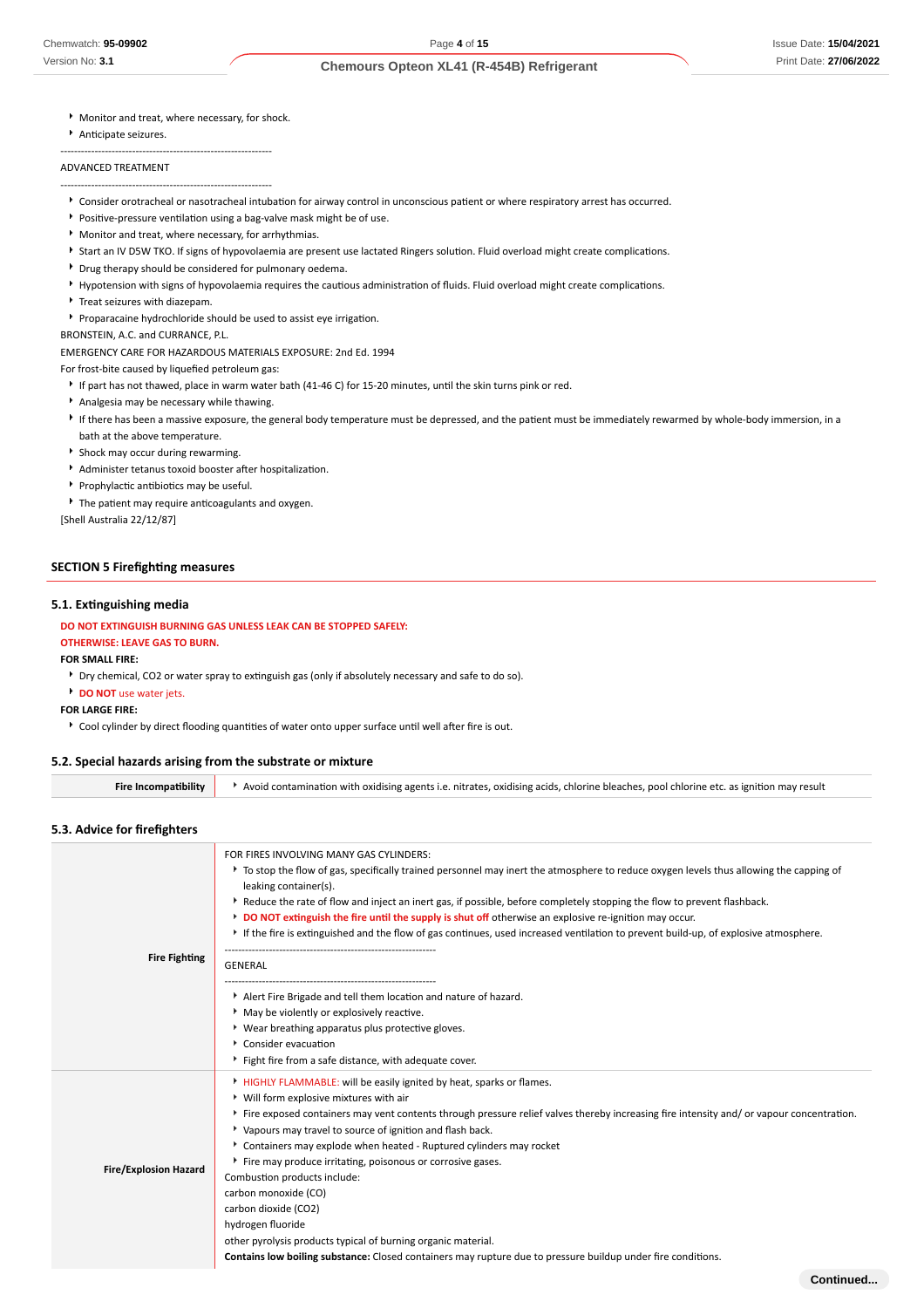### Issue Date: **15/04/2021** Print Date: **27/06/2022**

## **Chemours Opteon XL41 (R-454B) Refrigerant**

Vented gas is more dense than air and may collect in pits, basements.

### **SECTION 6 Accidental release measures**

### **6.1. Personal precautions, protective equipment and emergency procedures**

See section 8

### **6.2. Environmental precautions**

See section 12

### **6.3. Methods and material for containment and cleaning up**

| <b>Minor Spills</b> | Avoid breathing vapour and any contact with liquid or gas. Protective equipment including respirator should be used.<br>DO NOT enter confined spaces where gas may have accumulated.<br>Shut off all sources of possible ignition and increase ventilation.                                                                                                                                                                                                                                               |
|---------------------|-----------------------------------------------------------------------------------------------------------------------------------------------------------------------------------------------------------------------------------------------------------------------------------------------------------------------------------------------------------------------------------------------------------------------------------------------------------------------------------------------------------|
| <b>Major Spills</b> | Clear area of all unprotected personnel and move upwind.<br>Alert Emergency Authority and advise them of the location and nature of hazard.<br>May be violently or explosively reactive.<br>▶ Wear full body clothing with breathing apparatus.<br>Remove leaking cylinders to a safe place.<br>Fit vent pipes. Release pressure under safe, controlled conditions<br>Burn issuing gas at vent pipes.<br><b>DO NOT</b> exert excessive pressure on valve; <b>DO NOT</b> attempt to operate damaged valve. |

#### **6.4. Reference to other sections**

Personal Protective Equipment advice is contained in Section 8 of the SDS.

### **SECTION 7 Handling and storage**

### **7.1. Precautions for safe handling**

| Safe handling                 | Consider use in closed pressurised systems, fitted with temperature, pressure and safety relief valves which are vented for safe<br>dispersal. Use only properly specified equipment which is suitable for this product, its supply pressure and temperature<br>The tubing network design connecting gas cylinders to the delivery system should include appropriate pressure indicators and vacuum<br>or suction lines.<br>Fully-welded types of pressure gauges, where the bourdon tube sensing element is welded to the gauge body, are recommended.<br>Before connecting gas cylinders, ensure manifold is mechanically secure and does not containing another gas.<br>Avoid generation of static electricity. Earth all lines and equipment.<br>DO NOT transfer gas from one cylinder to another. |
|-------------------------------|--------------------------------------------------------------------------------------------------------------------------------------------------------------------------------------------------------------------------------------------------------------------------------------------------------------------------------------------------------------------------------------------------------------------------------------------------------------------------------------------------------------------------------------------------------------------------------------------------------------------------------------------------------------------------------------------------------------------------------------------------------------------------------------------------------|
| Fire and explosion protection | See section 5                                                                                                                                                                                                                                                                                                                                                                                                                                                                                                                                                                                                                                                                                                                                                                                          |
| <b>Other information</b>      | Do NOT store halogenated aliphatics in areas containing alkali or alkaline earth metals such as powdered aluminum, zinc, or<br>beryllium<br>• Polymerisation may occur slowly at room temperature.<br>▶ Cylinders should be stored in a purpose-built compound with good ventilation, preferably in the open.<br>Such compounds should be sited and built in accordance with statutory requirements.<br>► The storage compound should be kept clear and access restricted to authorised personnel only.<br>▶ Cylinders stored in the open should be protected against rust and extremes of weather.                                                                                                                                                                                                    |

### **7.2. Conditions for safe storage, including any incompatibilities**

| Suitable container      | DO NOT use aluminium or galvanised containers<br>Cylinder:<br>Ensure the use of equipment rated for cylinder pressure.<br>Ensure the use of compatible materials of construction.<br>▶ Valve protection cap to be in place until cylinder is secured, connected.<br>▶ Cylinder must be properly secured either in use or in storage.                                                                                                                                                                                                                                                                                                                                                                                                                                                                                                                                                                                                                                                                                                                                                                                                                     |
|-------------------------|----------------------------------------------------------------------------------------------------------------------------------------------------------------------------------------------------------------------------------------------------------------------------------------------------------------------------------------------------------------------------------------------------------------------------------------------------------------------------------------------------------------------------------------------------------------------------------------------------------------------------------------------------------------------------------------------------------------------------------------------------------------------------------------------------------------------------------------------------------------------------------------------------------------------------------------------------------------------------------------------------------------------------------------------------------------------------------------------------------------------------------------------------------|
| Storage incompatibility | As a general rule, hydrofluorocarbons tend to be flammable unless they contain more fluorine atoms than hydrogen atoms.<br>Haloalkanes:<br>rare highly reactive: some of the more lightly substituted lower members are highly flammable; the more highly substituted may be used<br>as fire suppressants, not always with the anticipated results.<br>may react with the lighter divalent metals to produce more reactive compounds analogous to Grignard reagents.<br>may produce explosive compounds following prolonged contact with metallic or other azides<br>may react on contact with potassium or its alloys - although apparently stable on contact with a wide rage of halocarbons, reaction<br>products may be shock-sensitive and may explode with great violence on light impact; severity generally increases with the degree of<br>halocarbon substitution and potassium-sodium alloys give extremely sensitive mixtures.<br><b>BRETHERICK L.: Handbook of Reactive Chemical Hazards</b><br>▶ react with metal halides and active metals, eg. sodium (Na), potassium (K), lithium (Li),calcium (Ca), zinc (Zn), powdered aluminium (Al) |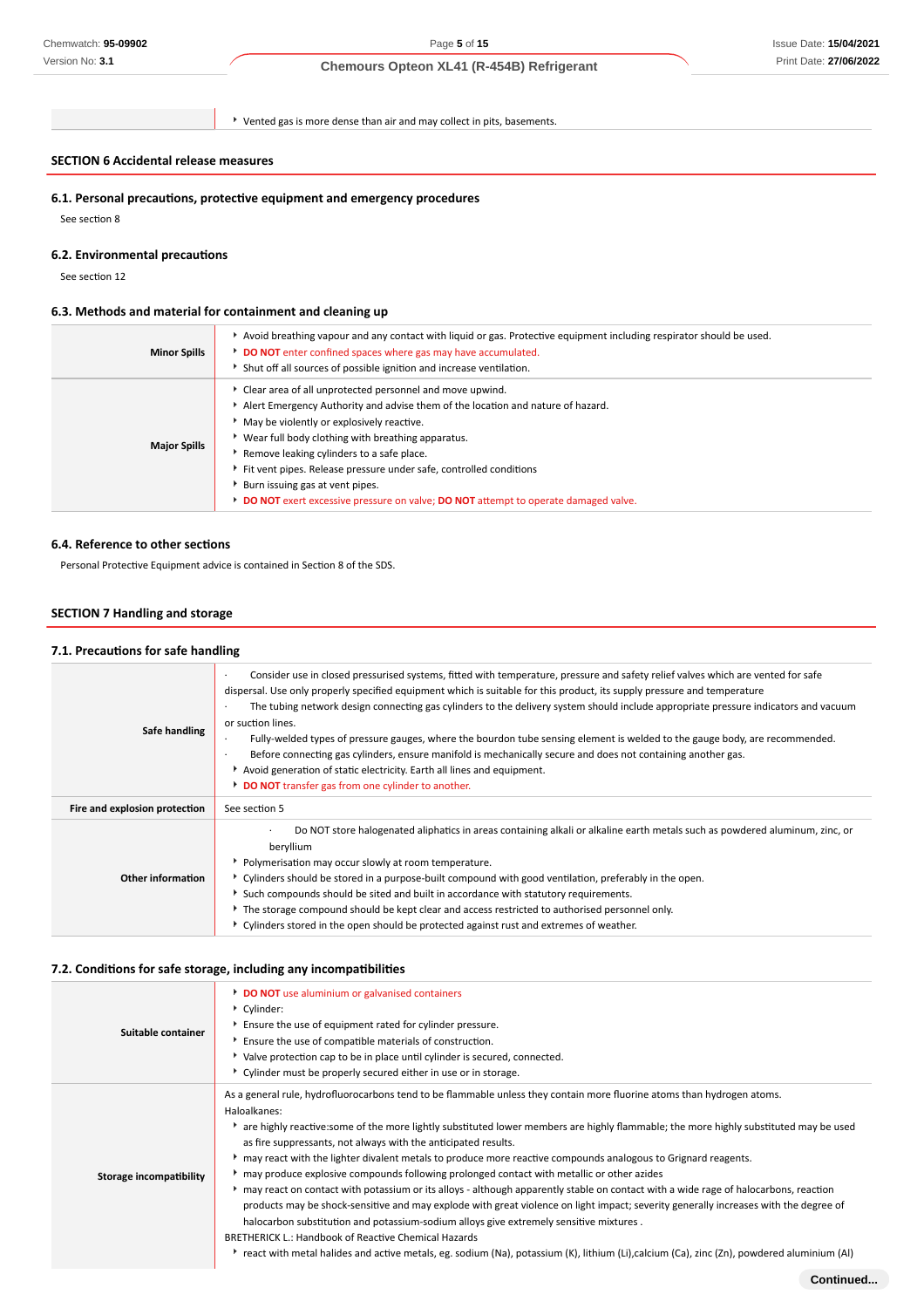and aluminium alloys, magnesium (Mg) and magnesium alloys.

- Haloalkenes are highly reactive.
- Some of the more lightly substituted lower members are highly flammable; many members of the group are peroxidisable and polymerisable.
- Avoid reaction or contact with potassium or its alloys although apparently stable on contact with a wide rage of halocarbons, reaction products may be shock-sensitive and may explode with great violence on light impact. Severity generally increases with the degree of halocarbon substitution and potassium-sodium alloys give extremely sensitive mixtures.
- Compressed gases may contain a large amount of kinetic energy over and above that potentially available from the energy of reaction produced by the gas in chemical reaction with other substances



**X** *— Must not be stored together*

**0** *— May be stored together with specific preventions*

**+** *— May be stored together*

*Note: Depending on other risk factors, compatibility assessment based on the table above may not be relevant to storage situations, particularly where large volumes of dangerous goods are stored and handled. Reference should be made to the Safety Data Sheets for each substance or article and risks assessed accordingly.*

### **7.3. Specific end use(s)**

See section 1.2

### **SECTION 8 Exposure controls / personal protection**

#### **8.1. Control parameters**

| Ingredient                 | <b>DNELS</b><br><b>Exposure Pattern Worker</b>                                                                     | <b>PNECs</b><br>Compartment                                                                                  |
|----------------------------|--------------------------------------------------------------------------------------------------------------------|--------------------------------------------------------------------------------------------------------------|
| difluoromethane            | Inhalation 7 035 mg/m <sup>3</sup> (Systemic, Chronic)<br>Inhalation 750 mg/m <sup>3</sup> (Systemic, Chronic) $*$ | 0.142 mg/L (Water (Fresh))<br>1.42 mg/L (Water (Marine))<br>0.534 mg/kg sediment dw (Sediment (Fresh Water)) |
| 2,3,3,3-tetrafluoropropene | Inhalation 950 mg/m <sup>3</sup> (Systemic, Chronic)                                                               | 0.1 mg/L (Water (Fresh))<br>1 mg/L (Water (Marine))                                                          |

\* Values for General Population

#### **Occupational Exposure Limits (OEL)**

#### **INGREDIENT DATA**

| <b>Source</b> | Ingredient       | Material name | <b>TWA</b> | <b>STEL</b>          | Peak      | <b>Notes</b>      |
|---------------|------------------|---------------|------------|----------------------|-----------|-------------------|
| Not Available | Available<br>Not | Not Available | Available  | ilable<br><b>Nov</b> | ^vailable | Available<br>Not. |

#### Not Applicable

#### **Emergency Limits**

| Ingredient                 | TEEL-1               | TEEL-2        |                     | TEEL-3       |
|----------------------------|----------------------|---------------|---------------------|--------------|
| difluoromethane            | 3,000 ppm            | 6,500 ppm     |                     | 39,000 ppm   |
| 2,3,3,3-tetrafluoropropene | 2,200 ppm            | Not Available |                     | 1.40E+05 ppm |
|                            |                      |               |                     |              |
| Ingredient                 | <b>Original IDLH</b> |               | <b>Revised IDLH</b> |              |
| difluoromethane            | Not Available        |               | Not Available       |              |
| 2,3,3,3-tetrafluoropropene | Not Available        |               | Not Available       |              |

#### **MATERIAL DATA**

#### **8.2. Exposure controls**

|                                | Engineering controls are used to remove a hazard or place a barrier between the worker and the hazard. Well-designed engineering controls<br>can be highly effective in protecting workers and will typically be independent of worker interactions to provide this high level of protection. |  |  |
|--------------------------------|-----------------------------------------------------------------------------------------------------------------------------------------------------------------------------------------------------------------------------------------------------------------------------------------------|--|--|
| 8.2.1. Appropriate engineering | The basic types of engineering controls are:                                                                                                                                                                                                                                                  |  |  |
| controls                       | Process controls which involve changing the way a job activity or process is done to reduce the risk.                                                                                                                                                                                         |  |  |
|                                | Enclosure and/or isolation of emission source which keeps a selected hazard "physically" away from the worker and ventilation that                                                                                                                                                            |  |  |
|                                | strategically "adds" and "removes" air in the work environment.                                                                                                                                                                                                                               |  |  |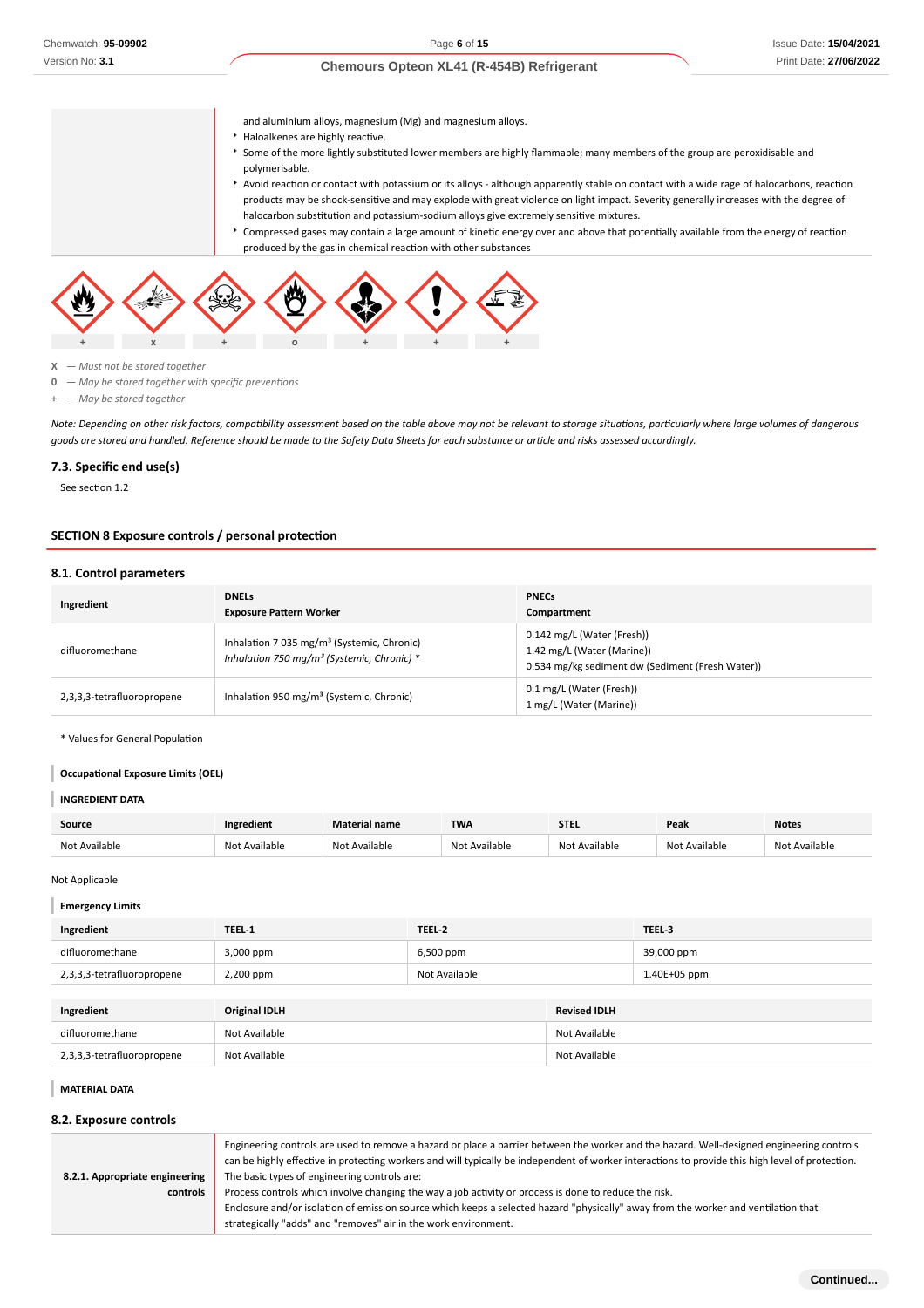### Issue Date: **15/04/2021** Print Date: **27/06/2022**

| 8.2.2. Personal protection |                                                                                                                                                                                                                                                                                                                                                                                                                                                                                                                                                                                                                                                                                                                                                                                                                                                                                                                                                                                                                                                                                                                                                                                                                                                                                                                                                                                                                                                                                                                                                                                                                                                                                                                                                                                                                                                                                                               |
|----------------------------|---------------------------------------------------------------------------------------------------------------------------------------------------------------------------------------------------------------------------------------------------------------------------------------------------------------------------------------------------------------------------------------------------------------------------------------------------------------------------------------------------------------------------------------------------------------------------------------------------------------------------------------------------------------------------------------------------------------------------------------------------------------------------------------------------------------------------------------------------------------------------------------------------------------------------------------------------------------------------------------------------------------------------------------------------------------------------------------------------------------------------------------------------------------------------------------------------------------------------------------------------------------------------------------------------------------------------------------------------------------------------------------------------------------------------------------------------------------------------------------------------------------------------------------------------------------------------------------------------------------------------------------------------------------------------------------------------------------------------------------------------------------------------------------------------------------------------------------------------------------------------------------------------------------|
| Eye and face protection    | Safety glasses with side shields.<br>Chemical goggles.<br>▶ Contact lenses may pose a special hazard; soft contact lenses may absorb and concentrate irritants. A written policy document,<br>describing the wearing of lenses or restrictions on use, should be created for each workplace or task.                                                                                                                                                                                                                                                                                                                                                                                                                                                                                                                                                                                                                                                                                                                                                                                                                                                                                                                                                                                                                                                                                                                                                                                                                                                                                                                                                                                                                                                                                                                                                                                                          |
| Skin protection            | See Hand protection below                                                                                                                                                                                                                                                                                                                                                                                                                                                                                                                                                                                                                                                                                                                                                                                                                                                                                                                                                                                                                                                                                                                                                                                                                                                                                                                                                                                                                                                                                                                                                                                                                                                                                                                                                                                                                                                                                     |
| Hands/feet protection      | ▶ Butyl rubber gloves<br>Butyl rubber gloves should be used when handling halogenated aliphatics.<br>Nitrile, PVC-coated nitrile, and PVC protective equipment are not recommended<br>▶ When handling sealed and suitably insulated cylinders wear cloth or leather gloves.                                                                                                                                                                                                                                                                                                                                                                                                                                                                                                                                                                                                                                                                                                                                                                                                                                                                                                                                                                                                                                                                                                                                                                                                                                                                                                                                                                                                                                                                                                                                                                                                                                   |
| <b>Body protection</b>     | See Other protection below                                                                                                                                                                                                                                                                                                                                                                                                                                                                                                                                                                                                                                                                                                                                                                                                                                                                                                                                                                                                                                                                                                                                                                                                                                                                                                                                                                                                                                                                                                                                                                                                                                                                                                                                                                                                                                                                                    |
| Other protection           | Halogen-selective detectors use a specialized sensor that allows the monitor to detect compounds containing fluorine,<br>chlorine, bromine, and iodine with-out interference from other species. These detectors are typically easy to use, feature higher<br>sensitivity than the nonselective detectors (detection limits are typically <5 ppm when used as an area monitor and <1.4 gm/yr<br>[<0.05 oz/yr] when used as a leak pinpointer).<br>Compound-Specific Detectors are typically capable of detecting the presence of a single compound without interference<br>from other compounds.<br>The clothing worn by process operators insulated from earth may develop static charges far higher (up to 100 times) than the minimum<br>ignition energies for various flammable gas-air mixtures. This holds true for a wide range of clothing materials including cotton.<br>Avoid dangerous levels of charge by ensuring a low resistivity of the surface material worn outermost.<br>BRETHERICK: Handbook of Reactive Chemical Hazards.<br>Protective overalls, closely fitted at neck and wrist.<br>Eye-wash unit.<br>IN CONFINED SPACES:<br>Non-sparking protective boots<br>Static-free clothing.<br>Ensure availability of lifeline.<br>Some plastic personal protective equipment (PPE) (e.g. gloves, aprons, overshoes) are not recommended as they may produce static<br>electricity.<br>For large scale or continuous use wear tight-weave non-static clothing (no metallic fasteners, cuffs or pockets).<br>Non sparking safety or conductive footwear should be considered. Conductive footwear describes a boot or shoe with a sole made from<br>a conductive compound chemically bound to the bottom components, for permanent control to electrically ground the foot an shall<br>dissipate static electricity from the body to reduce the possibility of ignition of volatile compounds. |

### **Respiratory protection**

Type AX Filter of sufficient capacity. (AS/NZS 1716 & 1715, EN 143:2000 & 149:2001, ANSI Z88 or national equivalent)

- Cartridge respirators should never be used for emergency ingress or in areas of unknown vapour concentrations or oxygen content.
- <sup>t</sup> The wearer must be warned to leave the contaminated area immediately on detecting any odours through the respirator. The odour may indicate that the mask is not functioning properly, that the vapour concentration is too high, or that the mask is not properly fitted. Because of these limitations, only restricted use of cartridge respirators is considered appropriate.
- Cartridge performance is affected by humidity. Cartridges should be changed after 2 hr of continuous use unless it is determined that the humidity is less than 75%, in which case, cartridges can be used for 4 hr. Used cartridges should be discarded daily, regardless of the length of time used
- Positive pressure, full face, air-supplied breathing apparatus should be used for work in enclosed spaces if a leak is suspected or the primary containment is to be opened (e.g. for a cylinder change)
- Air-supplied breathing apparatus is required where release of gas from primary containment is either suspected or demonstrated.

### **8.2.3. Environmental exposure controls**

See section 12

### **SECTION 9 Physical and chemical properties**

#### **9.1. Information on basic physical and chemical properties**

| Appearance             | Colourless liquefied gas with slight ether like odour. |                                            |               |
|------------------------|--------------------------------------------------------|--------------------------------------------|---------------|
|                        |                                                        |                                            |               |
| <b>Physical state</b>  | Liquified Gas                                          | Relative density (Water = $1$ )            | 0.98          |
| Odour                  | Not Available                                          | Partition coefficient n-octanol<br>/ water | Not Available |
| <b>Odour threshold</b> | Not Available                                          | Auto-ignition temperature (°C)             | 496           |
| pH (as supplied)       | Not Available                                          | Decomposition<br>temperature (°C)          | Not Available |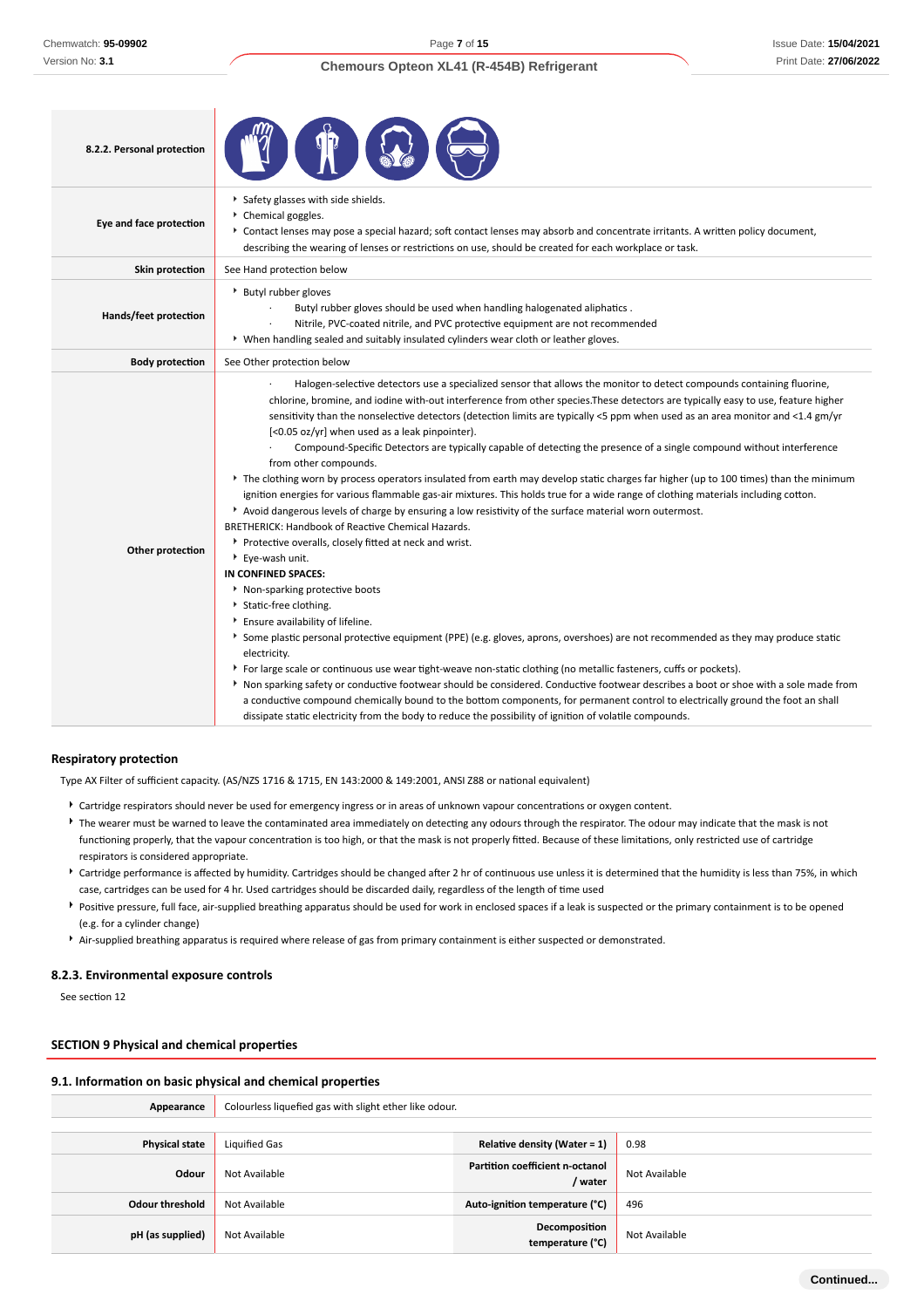| Melting point / freezing point<br>(°C)          | Not Available | Viscosity (cSt)                                    | Not Available  |
|-------------------------------------------------|---------------|----------------------------------------------------|----------------|
| Initial boiling point and boiling<br>range (°C) | $-50.9$       | Molecular weight (g/mol)                           | Not Applicable |
| Flash point (°C)                                | Not Available | <b>Taste</b>                                       | Not Available  |
| <b>Evaporation rate</b>                         | >1            | <b>Explosive properties</b>                        | Not Available  |
| Flammability                                    | Not Available | <b>Oxidising properties</b>                        | Not Available  |
| Upper Explosive Limit (%)                       | 22            | Surface Tension (dyn/cm or<br>mN/m                 | Not Available  |
| Lower Explosive Limit (%)                       | 11.25         | <b>Volatile Component (%vol)</b>                   | Not Available  |
| Vapour pressure (kPa)                           | 1585.6 @25C   | Gas group                                          | Not Available  |
| Solubility in water                             | Not Available | pH as a solution (Not<br>Available%)               | Not Available  |
| Vapour density (Air = 1)                        | 2.2           | VOC g/L                                            | Not Available  |
| <b>Nanoform Solubility</b>                      | Not Available | <b>Nanoform Particle</b><br><b>Characteristics</b> | Not Available  |
| <b>Particle Size</b>                            | Not Available |                                                    |                |

### **9.2. Other information**

Not Available

# **SECTION 10 Stability and reactivity**

| 10.1. Reactivity                            | See section 7.2                                                                                                                    |  |
|---------------------------------------------|------------------------------------------------------------------------------------------------------------------------------------|--|
| 10.2. Chemical stability                    | Unstable in the presence of incompatible materials.<br>▶ Product is considered stable.<br>Hazardous polymerisation will not occur. |  |
| 10.3. Possibility of hazardous<br>reactions | See section 7.2                                                                                                                    |  |
| 10.4. Conditions to avoid                   | See section 7.2                                                                                                                    |  |
| 10.5. Incompatible materials                | See section 7.2                                                                                                                    |  |
| 10.6. Hazardous<br>decomposition products   | See section 5.3                                                                                                                    |  |

# **SECTION 11 Toxicological information**

# **11.1. Information on toxicological effects**

|         | Inhalation of vapours may cause drowsiness and dizziness. This may be accompanied by narcosis, reduced alertness, loss of reflexes, lack of<br>coordination and vertigo. |
|---------|--------------------------------------------------------------------------------------------------------------------------------------------------------------------------|
|         | Limited evidence or practical experience suggests that the material may produce irritation of the respiratory system, in a significant number                            |
|         | of individuals, following inhalation. In contrast to most organs, the lung is able to respond to a chemical insult by first removing or                                  |
|         | neutralising the irritant and then repairing the damage. The repair process, which initially evolved to protect mammalian lungs from foreign                             |
|         | matter and antigens, may however, produce further lung damage resulting in the impairment of gas exchange, the primary function of the                                   |
|         | lungs. Respiratory tract irritation often results in an inflammatory response involving the recruitment and activation of many cell types,                               |
|         | mainly derived from the vascular system.                                                                                                                                 |
|         | Exposure to high concentrations of fluorocarbons may produce cardiac arrhythmias or cardiac arrest due sensitisation of the heart to                                     |
|         | adrenalin or noradrenalin. Deaths associated with exposures to fluorocarbons (specifically halogenated aliphatics) have occurred in                                      |
|         | occupational settings and in inhalation of bronchodilator drugs.                                                                                                         |
|         | Bronchospasm consistently occurs in human subjects inhaling fluorocarbons. At a measured concentration of 1700 ppm of one of the                                         |
|         |                                                                                                                                                                          |
| Inhaled | commercially available aerosols there is a biphasic change in ventilatory capacity, the first reduction occurring within a few minutes and the                           |
|         | second delayed up to 30 minutes.                                                                                                                                         |
|         | Acute intoxication by halogenated aliphatic hydrocarbons appears to take place over two stages. Signs of a reversible narcosis are evident in                            |
|         | the first stage and in the second stage signs of injury to organs may become evident, a single organ alone is (almost) never involved.                                   |
|         | Depression of the central nervous system is the most outstanding effect of most halogenated aliphatic hydrocarbons. Inebriation and                                      |
|         | excitation, passing into narcosis, is a typical reaction. In severe acute exposures there is always a danger of death from respiratory failure or                        |
|         | cardiac arrest due to a tendency to make the heart more susceptible to catecholamines (adrenalin)                                                                        |
|         | Material is highly volatile and may quickly form a concentrated atmosphere in confined or unventilated areas. The vapour may displace and                                |
|         | replace air in breathing zone, acting as a simple asphyxiant. This may happen with little warning of overexposure.                                                       |
|         | Symptoms of asphyxia (suffocation) may include headache, dizziness, shortness of breath, muscular weakness, drowsiness and ringing in the                                |
|         | ears. If the asphyxia is allowed to progress, there may be nausea and vomiting, further physical weakness and unconsciousness and, finally,                              |
|         | convulsions, coma and death. Significant concentrations of the non-toxic gas reduce the oxygen level in the air. As the amount of oxygen is                              |
|         |                                                                                                                                                                          |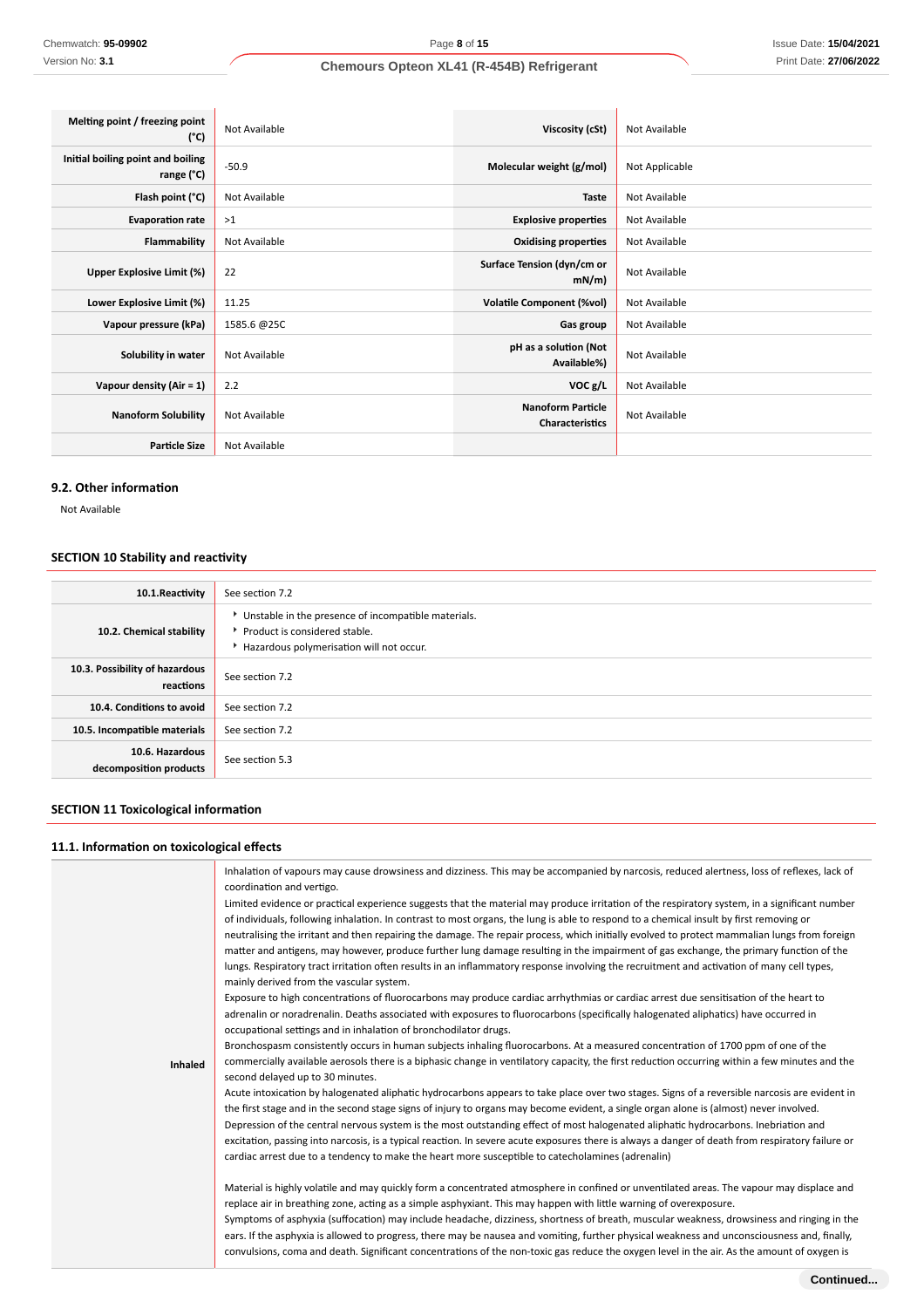| reduced from 21 to 14 volume %, the pulse rate accelerates and the rate and volume of breathing increase.<br>The use of a quantity of material in an unventilated or confined space may result in increased exposure and an irritating atmosphere<br>developing. Before starting consider control of exposure by mechanical ventilation.                                                                                                                                                                                                                                                                                                                                                                                                                                                                                                                                                                                                                                                                                                                                                                                                                                                                                                                                                                                                                                                                                                                                                                                                                                                                                                                                                                                                                                                                                                                                                                                                          |  |  |
|---------------------------------------------------------------------------------------------------------------------------------------------------------------------------------------------------------------------------------------------------------------------------------------------------------------------------------------------------------------------------------------------------------------------------------------------------------------------------------------------------------------------------------------------------------------------------------------------------------------------------------------------------------------------------------------------------------------------------------------------------------------------------------------------------------------------------------------------------------------------------------------------------------------------------------------------------------------------------------------------------------------------------------------------------------------------------------------------------------------------------------------------------------------------------------------------------------------------------------------------------------------------------------------------------------------------------------------------------------------------------------------------------------------------------------------------------------------------------------------------------------------------------------------------------------------------------------------------------------------------------------------------------------------------------------------------------------------------------------------------------------------------------------------------------------------------------------------------------------------------------------------------------------------------------------------------------|--|--|
| Not normally a hazard due to physical form of product.<br>Considered an unlikely route of entry in commercial/industrial environments                                                                                                                                                                                                                                                                                                                                                                                                                                                                                                                                                                                                                                                                                                                                                                                                                                                                                                                                                                                                                                                                                                                                                                                                                                                                                                                                                                                                                                                                                                                                                                                                                                                                                                                                                                                                             |  |  |
| Skin contact is not thought to have harmful health effects (as classified under EC Directives); the material may still produce health damage<br>following entry through wounds, lesions or abrasions.<br>Repeated exposure may cause skin cracking, flaking or drying following normal handling and use.                                                                                                                                                                                                                                                                                                                                                                                                                                                                                                                                                                                                                                                                                                                                                                                                                                                                                                                                                                                                                                                                                                                                                                                                                                                                                                                                                                                                                                                                                                                                                                                                                                          |  |  |
| Limited evidence exists, or practical experience predicts, that the material either produces inflammation of the skin in a substantial number<br>of individuals following direct contact, and/or produces significant inflammation when applied to the healthy intact skin of animals, for up to<br>four hours, such inflammation being present twenty-four hours or more after the end of the exposure period. Skin irritation may also be<br>present after prolonged or repeated exposure; this may result in a form of contact dermatitis (nonallergic). The dermatitis is often<br>characterised by skin redness (erythema) and swelling (oedema) which may progress to blistering (vesiculation), scaling and thickening of the<br>epidermis. At the microscopic level there may be intercellular oedema of the spongy layer of the skin (spongiosis) and intracellular oedema<br>of the epidermis.                                                                                                                                                                                                                                                                                                                                                                                                                                                                                                                                                                                                                                                                                                                                                                                                                                                                                                                                                                                                                                          |  |  |
| In common with other halogenated aliphatics, fluorocarbons may cause dermal problems due to a tendency to remove natural oils from the<br>skin causing irritation and the development of dry, sensitive skin. They do not appear to be appreciably absorbed.<br>Open cuts, abraded or irritated skin should not be exposed to this material<br>Entry into the blood-stream through, for example, cuts, abrasions, puncture wounds or lesions, may produce systemic injury with harmful<br>effects. Examine the skin prior to the use of the material and ensure that any external damage is suitably protected.                                                                                                                                                                                                                                                                                                                                                                                                                                                                                                                                                                                                                                                                                                                                                                                                                                                                                                                                                                                                                                                                                                                                                                                                                                                                                                                                   |  |  |
| Although the material is not thought to be an irritant (as classified by EC Directives), direct contact with the eye may produce transient<br>discomfort characterised by tearing or conjunctival redness (as with windburn).<br>Direct contact with the eye may not cause irritation because of the extreme volatility of the gas; however concentrated atmospheres may<br>produce irritation after brief exposures                                                                                                                                                                                                                                                                                                                                                                                                                                                                                                                                                                                                                                                                                                                                                                                                                                                                                                                                                                                                                                                                                                                                                                                                                                                                                                                                                                                                                                                                                                                              |  |  |
| On the basis, primarily, of animal experiments, concern has been expressed by at least one classification body that the material may produce<br>carcinogenic or mutagenic effects; in respect of the available information, however, there presently exists inadequate data for making a<br>satisfactory assessment.<br>Limited evidence suggests that repeated or long-term occupational exposure may produce cumulative health effects involving organs or<br>biochemical systems.<br>Halogenated oxiranes may arise following epoxidation of haloalkenes.<br>The metabolism of haloethylenes by microsomal oxidation leading to epoxide formation across the double bond has been proposed. The<br>resulting oxiranes are highly reactive and may covalently bind to nucleic acids leading to mutations and possible cancers A measure of such<br>potential carcinogenicity is the development of significant preneoplastic foci in livers of treated rats.<br>The carcinogenicity of halogenated oxiranes may lie in the reactivity of an epoxide intermediate.<br>Principal route of occupational exposure to the gas is by inhalation.<br>It is generally accepted that the fluorocarbons are less toxic than the corresponding halogenated aliphatic based on chlorine. Repeated<br>inhalation exposure to the fluorocarbon FC-11 does not produce pathologic lesions of the liver and other visceral organs in experimental<br>animals. There has been conjecture in non-scientific publications that fluorocarbons may cause leukemia, cancer, sterility and birth defects;<br>these have not been verified by current research. The high incidence of cancer, spontaneous abortion and congenital anomalies amongst<br>hospital personnel, repeatedly exposed to fluorine-containing general anaesthetics, has caused some scientists to call for a lowering of the<br>fluorocarbon exposure standard to 5 ppm since some are mutagens. |  |  |
|                                                                                                                                                                                                                                                                                                                                                                                                                                                                                                                                                                                                                                                                                                                                                                                                                                                                                                                                                                                                                                                                                                                                                                                                                                                                                                                                                                                                                                                                                                                                                                                                                                                                                                                                                                                                                                                                                                                                                   |  |  |

| <b>Chemours Opteon XL41</b> | <b>TOXICITY</b>                                                                                                                                                                                                                 | <b>IRRITATION</b> |
|-----------------------------|---------------------------------------------------------------------------------------------------------------------------------------------------------------------------------------------------------------------------------|-------------------|
| (R-454B) Refrigerant        | Not Available                                                                                                                                                                                                                   | Not Available     |
|                             | <b>TOXICITY</b>                                                                                                                                                                                                                 | <b>IRRITATION</b> |
| difluoromethane             | Inhalation(Rat) LC50; >760000 ppm4h <sup>[2]</sup>                                                                                                                                                                              | Not Available     |
|                             | Oral (Mouse) LD50; 1810 mg/kg <sup>[2]</sup>                                                                                                                                                                                    |                   |
|                             | <b>TOXICITY</b>                                                                                                                                                                                                                 | <b>IRRITATION</b> |
| 2,3,3,3-tetrafluoropropene  | Inhalation(Rat) LC50; >86.831 ppm4h <sup>[2]</sup>                                                                                                                                                                              | Not Available     |
| Legend:                     | 1. Value obtained from Europe ECHA Registered Substances - Acute toxicity 2.* Value obtained from manufacturer's SDS. Unless otherwise<br>specified data extracted from RTECS - Register of Toxic Effect of chemical Substances |                   |

**2,3,3,3- TETRAFLUOROPROPENE**

Mutagenicity : Did not cause genetic damage in animals. Did not cause genetic damage in cultured mammalian cells. Experiments showed mutagenic effects in cultured bacterial cells. Reproductive toxicity : Animal testing showed no reproductive toxicity. Teratogenicity : Animal testing showed effects on embryo-fetal development at levels equal to or above those causing maternal toxicity. \* Vendor For similar product, 1,3,3,3-tetrafluoropropene HFO-1234ze is not likely to accumulate in the bodies of humans or animals HFO-1234ze is practically non-toxic. Short-term exposures at levels higher than 10% have not induced cardiac sensitization to adrenalin nor induced serious toxic effects. Rats and rabbits did not exhibit any serious toxic, developmental or reproductive effects even with exposures to high levels of HFO-1234ze. Based on a series of mutagenicity and genomics studies, the cancer risk for HFO-1234ze is LOW

The fluoroalkenes vary widely in acute inhalation toxicity. Those, such as perfluoroisobutylene, PFIB, the most highly toxic member, attacks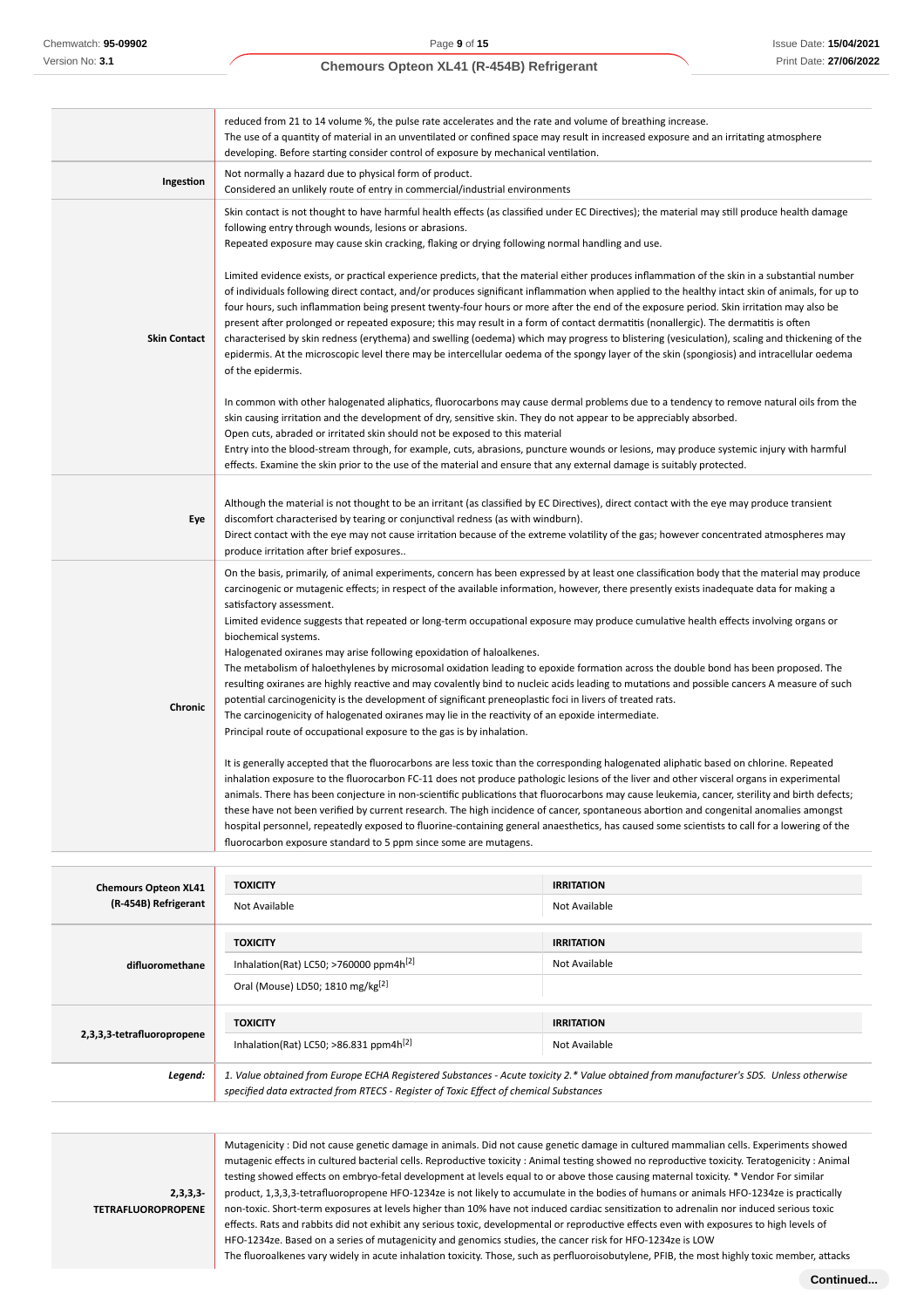the pulmonary epithelium of rats eventuating in edema and death after a delay of about one day. Other fluoroalkenes, such as hexafluoropropylene (HFP) or chlorotrifluoroethylene (CTFE), also cause pulmonary injury but at lower concentrations produce concentration dependent changes in the renal concentrating mechanism of the rat. Changes in the CNS of rats and rabbits have also been reported for CTFE. Disinfection by products (DBPs) re formed when disinfectants such as chlorine, chloramine, and ozone react with organic and inorganic matter in water. The observations that some DBPs such as trihalomethanes (THMs), di-/trichloroacetic acids, and 3-chloro-4-(dichloromethyl)-5-hydroxy-2(5H)-furanone (MX) are carcinogenic in animal studies have raised public concern over the possible adverse health effects of DBPs. To date, several hundred DBPs have been identified. Numerous haloalkanes and haloalkenes have been tested for carcinogenic and mutagenic activities. n general, the genotoxic potential is dependent on the nature, number, and position of halogen(s) and the molecular size of the compound. **Acute Toxicity Carcinogenicity Carcinogenicity**  $\mathbf x$ **Skin Irritation/Corrosion Reproductivity**  $\boldsymbol{\mathsf{x}}$ **Serious Eye Damage/Irritation STOT - Single Exposure** × **Respiratory or Skin** × **STOT - Repeated Exposure** × **sensitisation Mutagenicity Aspiration Hazard Aspiration Hazard Aspiration Hazard**  $\boldsymbol{\mathsf{x}}$ 

> *Legend: – Data either not available or does not fill the criteria for classification – Data available to make classification*

#### **11.2.1. Endocrine Disruption Properties**

Not Available

#### **SECTION 12 Ecological information**

|                                                     | Endpoint         | <b>Test Duration (hr)</b> | <b>Species</b>                | Value               | Source           |
|-----------------------------------------------------|------------------|---------------------------|-------------------------------|---------------------|------------------|
| <b>Chemours Opteon XL41</b><br>(R-454B) Refrigerant | Not<br>Available | Not Available             | Not Available                 | Not<br>Available    | Not<br>Available |
|                                                     | <b>Endpoint</b>  | <b>Test Duration (hr)</b> | <b>Species</b>                | Value               | Source           |
|                                                     | NOEC(ECx)        | 96h                       | Fish                          | 10 <sub>mg</sub> /l | $\overline{2}$   |
|                                                     | <b>EC50</b>      | 72h                       | Algae or other aquatic plants | $>114$ mg/l         | $\overline{2}$   |
| difluoromethane                                     | <b>EC50</b>      | 48h                       | Crustacea                     | >97.9mg/l           | $\overline{2}$   |
|                                                     | <b>EC50</b>      | 96h                       | Algae or other aquatic plants | 142mg/l             | $\overline{2}$   |
|                                                     | LC50             | 96h                       | Fish                          | $>81.8$ mg/l        | $\overline{2}$   |
|                                                     | <b>Endpoint</b>  | <b>Test Duration (hr)</b> | <b>Species</b>                | Value               | Source           |
|                                                     | NOEC(ECx)        | 72h                       | Algae or other aquatic plants | $>100$ mg/l         | Not<br>Available |
| 2,3,3,3-tetrafluoropropene                          | <b>EC50</b>      | 72h                       | Algae or other aquatic plants | $>2.5$ mg/l         | 2                |
|                                                     | <b>EC50</b>      | 48h                       | Crustacea                     | 65mg/l              | 2                |
|                                                     | <b>LC50</b>      | 96h                       | Fish                          | $>197$ mg/l         | Not<br>Available |

Substances containing unsaturated carbons are ubiquitous in indoor environments. They result from many sources (see below). Most are reactive with environmental ozone and many produce stable products which are thought to adversely affect human health.The potential for surfaces in an enclosed space to facilitate reactions should be considered. Source of unsaturated substances Unsaturated substances (Reactive Emissions) Major Stable Products produced following reaction with ozone. In addition to carbon dioxide (CO2), methane (CH4) and nitrous oxide (N2O), the greenhouse gases mentioned in the Kyoto Protocol include synthetic substances that share the common feature of being highly persistent in the atmosphere and exhibiting very high specific radiative forcing (radiative forcing is the change in the balance between radiation coming into the atmosphere and radiation out; a positive radiative forcing tends on average to warm the surface of the earth). These synthetic substances include hydrocarbons that are partially fluorinated (HCFs) or totally fluorinated (PFCs) as well as sulfur hexafluoride (SF6).

The greenhouse potential of these substances, expressed as multiples of that of CO2, are within the range of 140 to 11,700 for HFCs, from 6500 to 9,200 for PFCs and 23,900 for SF6. Once emitted into the atmosphere, these substances have an impact on the environment for decades, centuries, or in certain instances, for thousands of years. **DO NOT** discharge into sewer or waterways.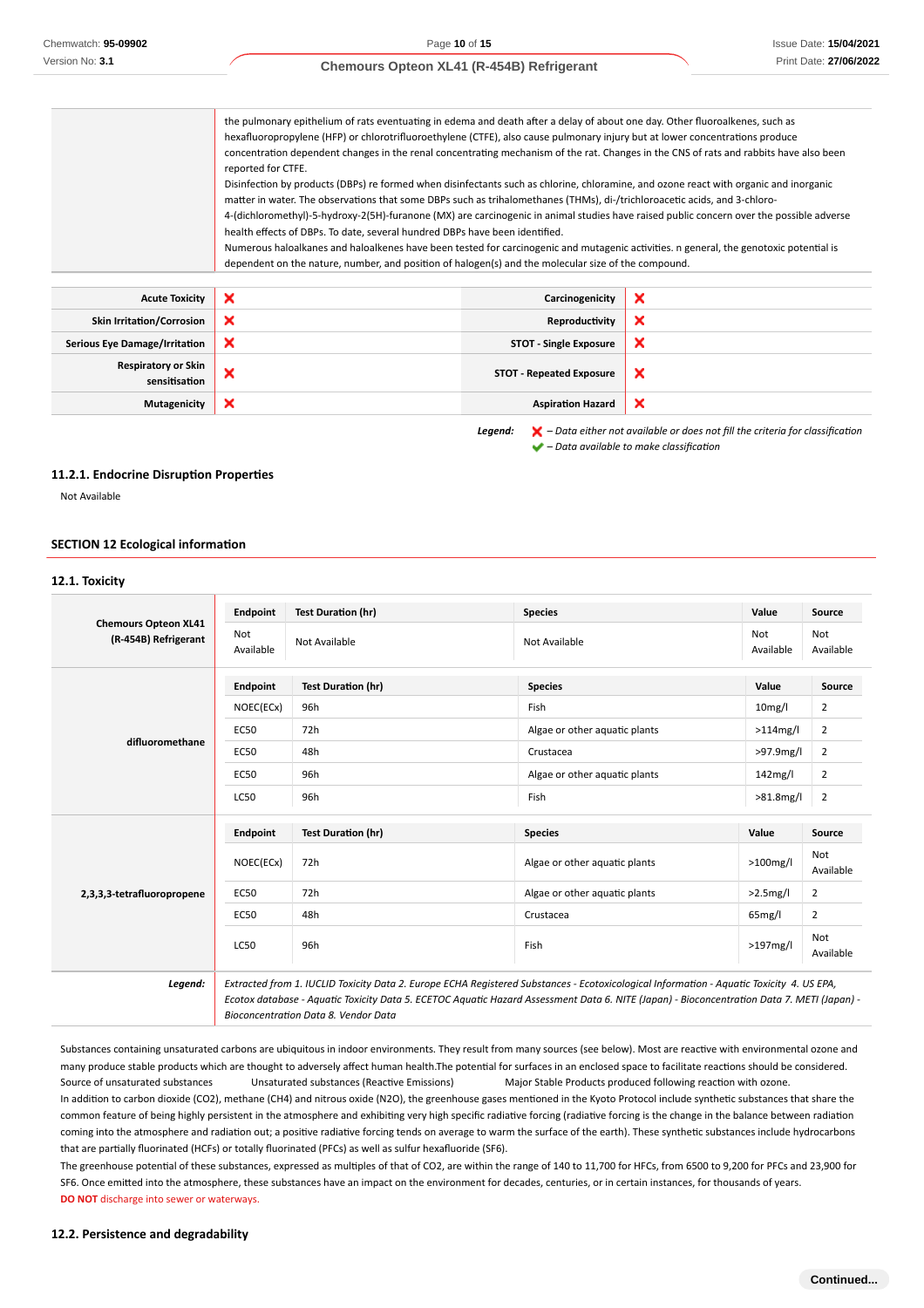| Ingredient                 | Persistence: Water/Soil | <b>Persistence: Air</b> |  |
|----------------------------|-------------------------|-------------------------|--|
| difluoromethane            | LOW<br>___              | LOW                     |  |
| 2,3,3,3-tetrafluoropropene | <b>HIGH</b>             | <b>HIGH</b>             |  |

### **12.3. Bioaccumulative potential**

| Ingredient                 | Bioaccumulation       |
|----------------------------|-----------------------|
| difluoromethane            | LOW (LogKOW = $0.2$ ) |
| 2,3,3,3-tetrafluoropropene | LOW (LogKOW = 2.1485) |

### **12.4. Mobility in soil**

| Ingredient                 | Mobility             |
|----------------------------|----------------------|
| difluoromethane            | LOW (KOC = $23.74$ ) |
| 2,3,3,3-tetrafluoropropene | LOW (KOC = $154.4$ ) |

#### **12.5. Results of PBT and vPvB assessment**

|                                      | P             | В             |               |  |
|--------------------------------------|---------------|---------------|---------------|--|
| Relevant available data              | Not Available | Not Available | Not Available |  |
| PBT                                  | ×             | ×             | ×             |  |
| vPvB                                 | ×             | ×             | ×             |  |
|                                      |               |               |               |  |
| PBT Criteria fulfilled?<br><b>No</b> |               |               |               |  |
| vPvB                                 |               |               | No            |  |

### **12.6. Endocrine Disruption Properties**

Not Available

#### **12.7. Other adverse effects**

Not Available

### **SECTION 13 Disposal considerations**

| 13.1. Waste treatment methods |                                                                                                                                                                            |  |
|-------------------------------|----------------------------------------------------------------------------------------------------------------------------------------------------------------------------|--|
| Product / Packaging disposal  | Evaporate or incinerate residue at an approved site.<br>▶ Return empty containers to supplier.<br>Ensure damaged or non-returnable cylinders are gas-free before disposal. |  |
| Waste treatment options       | Not Available                                                                                                                                                              |  |
| Sewage disposal options       | Not Available                                                                                                                                                              |  |

### **SECTION 14 Transport information**

### **Labels Required**

| Marine Pollutant | <b>NO</b> |
|------------------|-----------|
| <b>HAZCHEM</b>   | 2YE       |

## **Land transport (ADR-RID)**

| 14.1. UN number                  | 3161                                                                                       |
|----------------------------------|--------------------------------------------------------------------------------------------|
| 14.2. UN proper shipping<br>name | LIQUEFIED GAS, FLAMMABLE, N.O.S. (contains difluoromethane and 2,3,3,3-tetrafluoropropene) |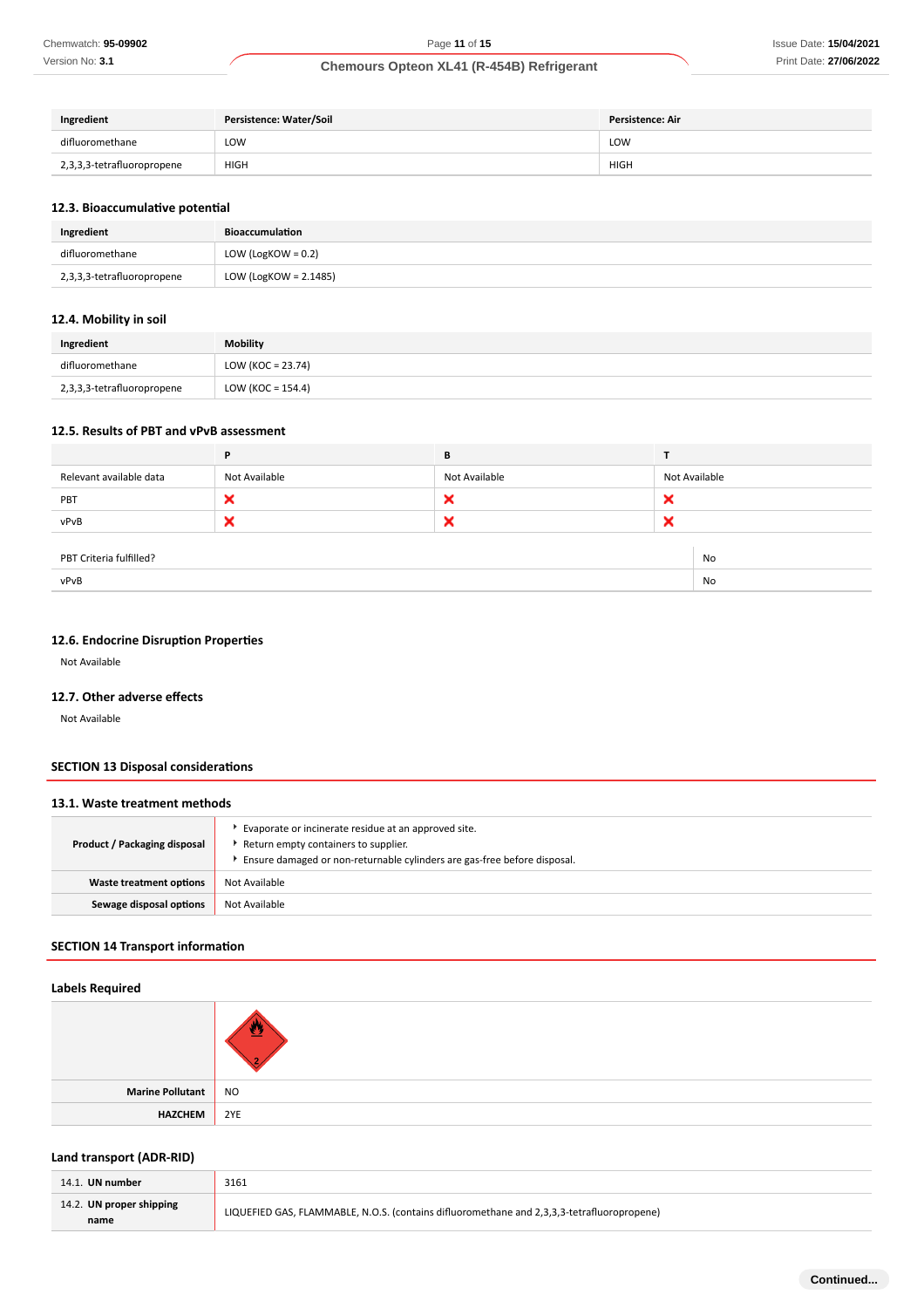| 14.3. Transport hazard<br>class(es) | 2.1<br>Class<br>Not Applicable<br>Subrisk |         |
|-------------------------------------|-------------------------------------------|---------|
| 14.4. Packing group                 | Not Applicable                            |         |
| 14.5. Environmental hazard          | Not Applicable                            |         |
|                                     | Hazard identification (Kemler)            | 23      |
|                                     | Classification code                       | 2F      |
| 14.6. Special precautions for       | <b>Hazard Label</b>                       | 2.1     |
| user                                | Special provisions                        | 274 662 |
|                                     | Limited quantity                          | 0       |
|                                     | <b>Tunnel Restriction Code</b>            | 2(B/D)  |

# **Air transport (ICAO-IATA / DGR)**

| 14.1. UN number                       | 3161                                                                                                                                                                                                                                                                                        |  |                                                                              |  |  |
|---------------------------------------|---------------------------------------------------------------------------------------------------------------------------------------------------------------------------------------------------------------------------------------------------------------------------------------------|--|------------------------------------------------------------------------------|--|--|
| 14.2. UN proper shipping<br>name      | Liquefied gas, flammable, n.o.s. * (contains difluoromethane and 2,3,3,3-tetrafluoropropene)                                                                                                                                                                                                |  |                                                                              |  |  |
| 14.3. Transport hazard<br>class(es)   | <b>ICAO/IATA Class</b><br>2.1<br>ICAO / IATA Subrisk<br>Not Applicable<br><b>ERG Code</b><br>10L                                                                                                                                                                                            |  |                                                                              |  |  |
| 14.4. Packing group                   | Not Applicable                                                                                                                                                                                                                                                                              |  |                                                                              |  |  |
| 14.5. Environmental hazard            | Not Applicable                                                                                                                                                                                                                                                                              |  |                                                                              |  |  |
| 14.6. Special precautions for<br>user | Special provisions<br>Cargo Only Packing Instructions<br>Cargo Only Maximum Qty / Pack<br>Passenger and Cargo Packing Instructions<br>Passenger and Cargo Maximum Qty / Pack<br>Passenger and Cargo Limited Quantity Packing Instructions<br>Passenger and Cargo Limited Maximum Qty / Pack |  | A1 A807<br>200<br>150 kg<br>Forbidden<br>Forbidden<br>Forbidden<br>Forbidden |  |  |

# **Sea transport (IMDG-Code / GGVSee)**

| 14.1. UN number                       | 3161                                                                                       |                        |  |  |  |
|---------------------------------------|--------------------------------------------------------------------------------------------|------------------------|--|--|--|
| 14.2. UN proper shipping<br>name      | LIQUEFIED GAS, FLAMMABLE, N.O.S. (contains difluoromethane and 2,3,3,3-tetrafluoropropene) |                        |  |  |  |
| 14.3. Transport hazard<br>class(es)   | 2.1<br><b>IMDG Class</b><br>Not Applicable<br><b>IMDG Subrisk</b>                          |                        |  |  |  |
| 14.4. Packing group                   | Not Applicable                                                                             |                        |  |  |  |
| 14.5. Environmental hazard            | Not Applicable                                                                             |                        |  |  |  |
| 14.6. Special precautions for<br>user | <b>EMS Number</b><br>Special provisions<br><b>Limited Quantities</b>                       | $F-D, S-U$<br>274<br>0 |  |  |  |

# **Inland waterways transport (ADN)**

| 14.1. UN number                     | 3161                                                                                       |  |  |
|-------------------------------------|--------------------------------------------------------------------------------------------|--|--|
| 14.2. UN proper shipping<br>name    | LIQUEFIED GAS, FLAMMABLE, N.O.S. (contains difluoromethane and 2,3,3,3-tetrafluoropropene) |  |  |
| 14.3. Transport hazard<br>class(es) | Not Applicable<br>2.1                                                                      |  |  |
| 14.4. Packing group                 | Not Applicable                                                                             |  |  |
| 14.5. Environmental hazard          | Not Applicable                                                                             |  |  |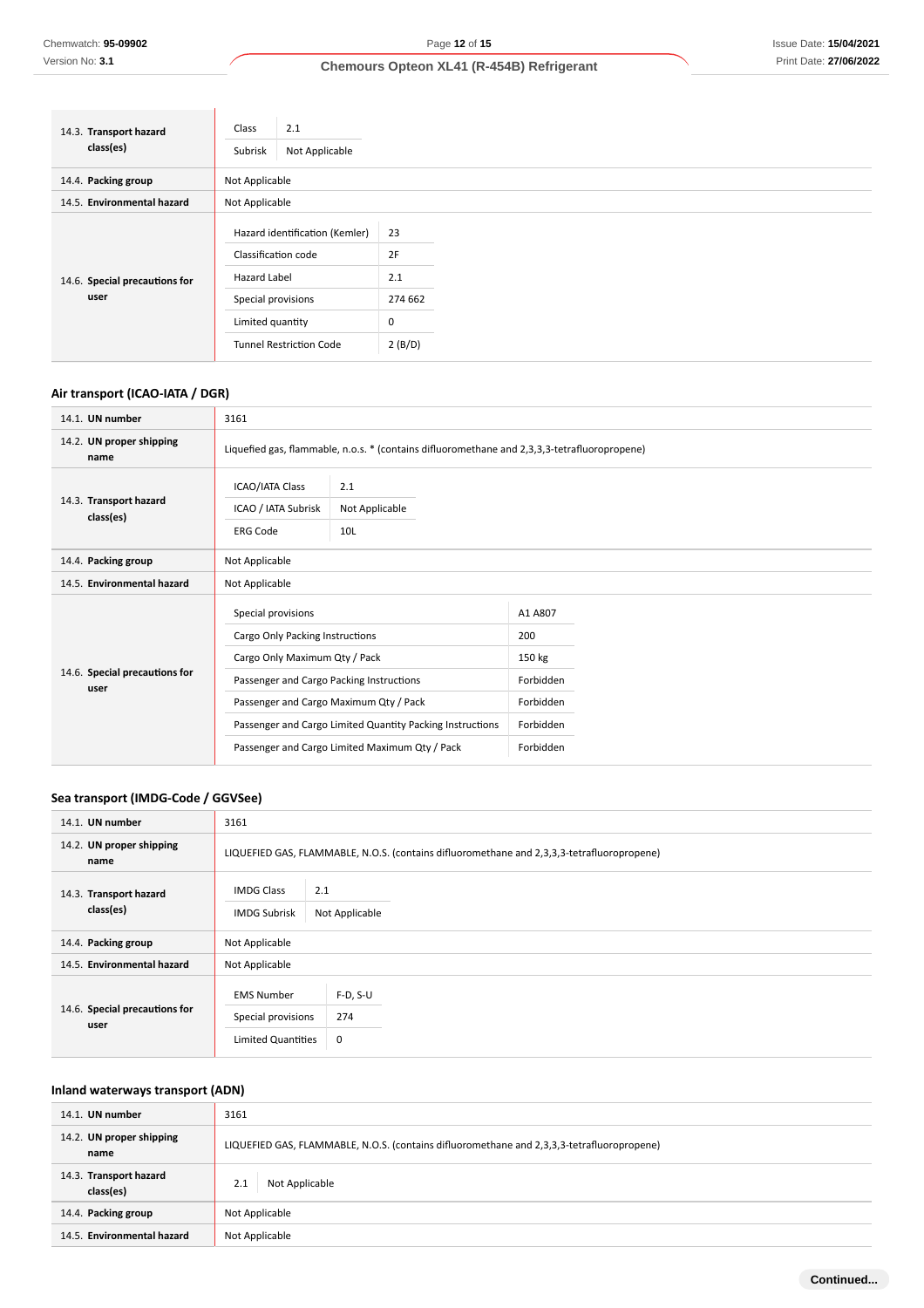### Issue Date: **15/04/2021** Print Date: **27/06/2022**

### **Chemours Opteon XL41 (R-454B) Refrigerant**

|                                       | Classification code | 2F        |
|---------------------------------------|---------------------|-----------|
|                                       | Special provisions  | 274; 662  |
| 14.6. Special precautions for<br>user | Limited quantity    | 0         |
|                                       | Equipment required  | PP, EX, A |
|                                       | Fire cones number   | 1         |
|                                       |                     |           |

### **14.7. Transport in bulk according to Annex II of MARPOL and the IBC code**

Not Applicable

### **14.8. Transport in bulk in accordance with MARPOL Annex V and the IMSBC Code**

| <b>Product name</b>        | Group         |
|----------------------------|---------------|
| difluoromethane            | Not Available |
| 2,3,3,3-tetrafluoropropene | Not Available |

#### **14.9. Transport in bulk in accordance with the ICG Code**

| <b>Product name</b>        | Ship Type     |
|----------------------------|---------------|
| difluoromethane            | Not Available |
| 2,3,3,3-tetrafluoropropene | Not Available |

### **SECTION 15 Regulatory information**

#### **15.1. Safety, health and environmental regulations / legislation specific for the substance or mixture**

### **difluoromethane is found on the following regulatory lists**

#### **2,3,3,3-tetrafluoropropene is found on the following regulatory lists**

EU European Chemicals Agency (ECHA) Community Rolling Action Plan (CoRAP) List of Substances

This safety data sheet is in compliance with the following EU legislation and its adaptations - as far as applicable - : Directives 98/24/EC, - 92/85/EEC, - 94/33/EC, - 2008/98/EC, - 2010/75/EU; Commission Regulation (EU) 2020/878; Regulation (EC) No 1272/2008 as updated through ATPs.

### **15.2. Chemical safety assessment**

No Chemical Safety Assessment has been carried out for this substance/mixture by the supplier.

#### **ECHA SUMMARY**

| Ingredient                    | <b>CAS number</b>                        | Index No      |                                       | <b>ECHA Dossier</b>   |                                 |
|-------------------------------|------------------------------------------|---------------|---------------------------------------|-----------------------|---------------------------------|
| difluoromethane               | 75-10-5                                  | Not Available |                                       | 01-2119471312-47-XXXX |                                 |
|                               |                                          |               |                                       |                       |                                 |
| Harmonisation (C&L Inventory) | <b>Hazard Class and Category Code(s)</b> |               | <b>Pictograms Signal Word Code(s)</b> |                       | <b>Hazard Statement Code(s)</b> |
|                               | Flam. Gas 1; Lig.                        |               | GHS02; GHS04; Dgr                     |                       | H220; H280                      |

|                                                                                                                 | Lig.; Flam. Gas 1; Muta. 1B; Carc. 1A | GHS02: GHS04: Dgr | : H220: H312 |  |  |
|-----------------------------------------------------------------------------------------------------------------|---------------------------------------|-------------------|--------------|--|--|
| Harmonisation Code 1 = The most prevalent classification. Harmonisation Code 2 = The most severe classification |                                       |                   |              |  |  |

*Harmonisation Code 1 = The most prevalent classification. Harmonisation Code 2 = The most severe classification.*

| Ingredient                           | CAS number | Index No           | <b>ECHA Dossier</b> |
|--------------------------------------|------------|--------------------|---------------------|
| າານ<br>3,3-tetrafluoropropene<br>, ت | 754-12-1   | Not Available<br>. | 1-XXXX              |

| Harmonisation (C&L Inventory) | <b>Hazard Class and Category Code(s)</b> | <b>Pictograms Signal Word Code(s)</b> | <b>Hazard Statement Code(s)</b> |
|-------------------------------|------------------------------------------|---------------------------------------|---------------------------------|
|                               | Flam. Gas 1; Lig.                        | GHS02; GHS04; Dgr                     | H220: H280                      |
|                               | Lig.; Flam. Gas 1                        | GHS02; GHS04; Dgr                     | H280: H220                      |
|                               |                                          |                                       |                                 |

*Harmonisation Code 1 = The most prevalent classification. Harmonisation Code 2 = The most severe classification.*

#### **National Inventory Status**

| <b>National Inventory</b>    | <b>Status</b> |
|------------------------------|---------------|
| Australia - AIIC / Australia | Yes           |

Europe EC Inventory European Union - European Inventory of Existing Commercial Chemical Substances (EINECS)

Europe EC Inventory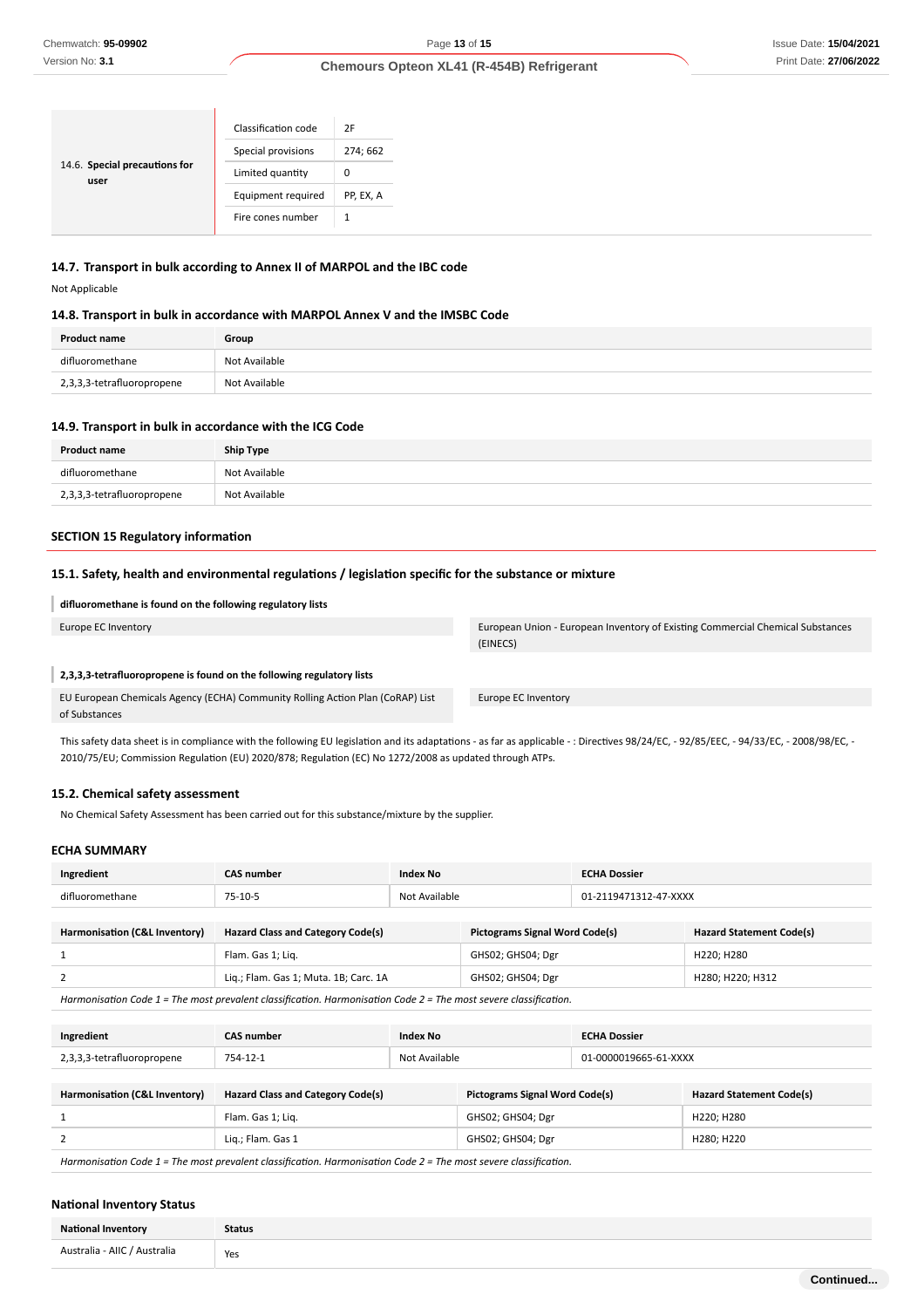| <b>National Inventory</b>     | <b>Status</b>                                                                                                                                                                                     |  |
|-------------------------------|---------------------------------------------------------------------------------------------------------------------------------------------------------------------------------------------------|--|
| Non-Industrial Use            |                                                                                                                                                                                                   |  |
| Canada - DSL                  | Yes                                                                                                                                                                                               |  |
| Canada - NDSL                 | No (difluoromethane; 2,3,3,3-tetrafluoropropene)                                                                                                                                                  |  |
| China - IECSC                 | No (difluoromethane; 2,3,3,3-tetrafluoropropene)                                                                                                                                                  |  |
| Europe - EINEC / ELINCS / NLP | No (2,3,3,3-tetrafluoropropene)                                                                                                                                                                   |  |
| Japan - ENCS                  | Yes                                                                                                                                                                                               |  |
| Korea - KECI                  | Yes                                                                                                                                                                                               |  |
| New Zealand - NZIoC           | Yes                                                                                                                                                                                               |  |
| Philippines - PICCS           | Yes                                                                                                                                                                                               |  |
| USA - TSCA                    | Yes                                                                                                                                                                                               |  |
| Taiwan - TCSI                 | Yes                                                                                                                                                                                               |  |
| Mexico - INSQ                 | No (2,3,3,3-tetrafluoropropene)                                                                                                                                                                   |  |
| Vietnam - NCI                 | Yes                                                                                                                                                                                               |  |
| Russia - FBEPH                | No (2,3,3,3-tetrafluoropropene)                                                                                                                                                                   |  |
| Legend:                       | Yes = All CAS declared ingredients are on the inventory<br>No = One or more of the CAS listed ingredients are not on the inventory. These ingredients may be exempt or will require registration. |  |

#### **SECTION 16 Other information**

| <b>Povicion</b><br>1222 | '2021<br>$\mathbf{u}$ |
|-------------------------|-----------------------|
| י היו                   |                       |

### **Full text Risk and Hazard codes**

| H220 | CM.<br>e gas.<br>remely flammable |
|------|-----------------------------------|
| H312 | . Harmful in contact with skin.   |

#### **SDS Version Summary**

| <b>Version</b> | Date of Update | <b>Sections Updated</b>                                               |
|----------------|----------------|-----------------------------------------------------------------------|
| .              | 15/04/2021     | Classification change due to full database hazard calculation/update. |

#### **Other information**

Classification of the preparation and its individual components has drawn on official and authoritative sources as well as independent review by the Chemwatch Classification committee using available literature references.

The SDS is a Hazard Communication tool and should be used to assist in the Risk Assessment. Many factors determine whether the reported Hazards are Risks in the workplace or other settings. Risks may be determined by reference to Exposures Scenarios. Scale of use, frequency of use and current or available engineering controls must be considered.

For detailed advice on Personal Protective Equipment, refer to the following EU CEN Standards:

EN 166 Personal eye-protection

EN 340 Protective clothing

- EN 374 Protective gloves against chemicals and micro-organisms
- EN 13832 Footwear protecting against chemicals
- EN 133 Respiratory protective devices

### **Definitions and abbreviations**

- PC-TWA: Permissible Concentration-Time Weighted Average
- PC-STEL: Permissible Concentration-Short Term Exposure Limit
- IARC: International Agency for Research on Cancer
- ACGIH: American Conference of Governmental Industrial Hygienists
- STEL: Short Term Exposure Limit
- TEEL: Temporary Emergency Exposure Limit。
- IDLH: Immediately Dangerous to Life or Health Concentrations
- ES: Exposure Standard
- OSF: Odour Safety Factor
- NOAEL :No Observed Adverse Effect Level
- LOAEL: Lowest Observed Adverse Effect Level
- TLV: Threshold Limit Value